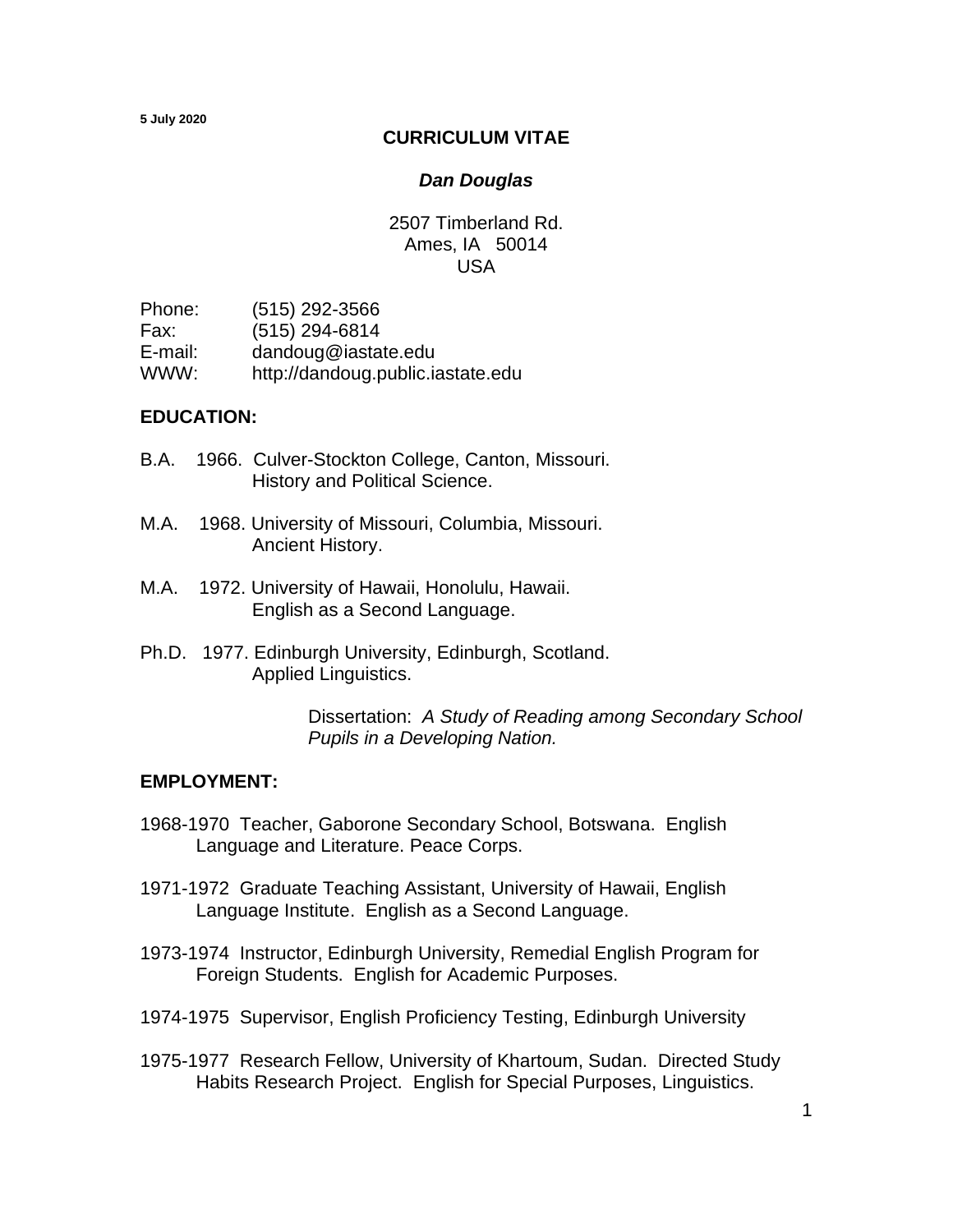- 1978-1980 Visiting Lecturer, Hiroshima University, Japan. Department of English Language Education. Graduate and undergraduate ESL methods, testing, theory.
- 1980-1983 Director, Testing and Certification, English Language Institute, The University of Michigan. Supervised Michigan English Language Assessment Battery testing program, research and development.
- 1983-1985 Director, English Language Institute, Wayne State University, Detroit. Supervising 150-student intensive English program.

Adjunct Asst. Professor, English Department. Developed English Language evaluation and course for international teaching assistants.

- 1985-Present Asst. Professor, English Department, Iowa State University. Teaching in Program in TESL/Applied Linguistics; Interdepartmental Linguistics Program.
- 1990 Promoted to Associate Professor with tenure.
- 1997 Promoted to Professor.
- 2009 Professor Emeritus.

#### **MEMBERSHIPS:**

American Association for Applied Linguistics (AAAL) British Association of Applied Linguistics (BAAL) International Teachers of English to Speakers of Other Languages (TESOL) International Language Testing Association (ILTA) Midwest Association of Language Testers (MwALT)

### **PROFESSIONAL SERVICE:**

Guest Editor, Special Issue on Assessment for Teaching/Learning, Iranian Journal of Language Teaching Research 6.3: 1-111. Autumn 2018.

Member, Health Professions Standards Committee, Commission on Graduates of Foreign Nursing Schools, 2014 - Present

President, International Language Testing Association, 2005; 2013 – 2015 Vice-President, International Language Testing Association, 2004; 2012.

Immediate Past-president, International Language Testing Association, 2006; 2015.

Consultant, Second Language Testing, Inc. (April - September, 2014). Assessment advisor at Defense Language Institute English Language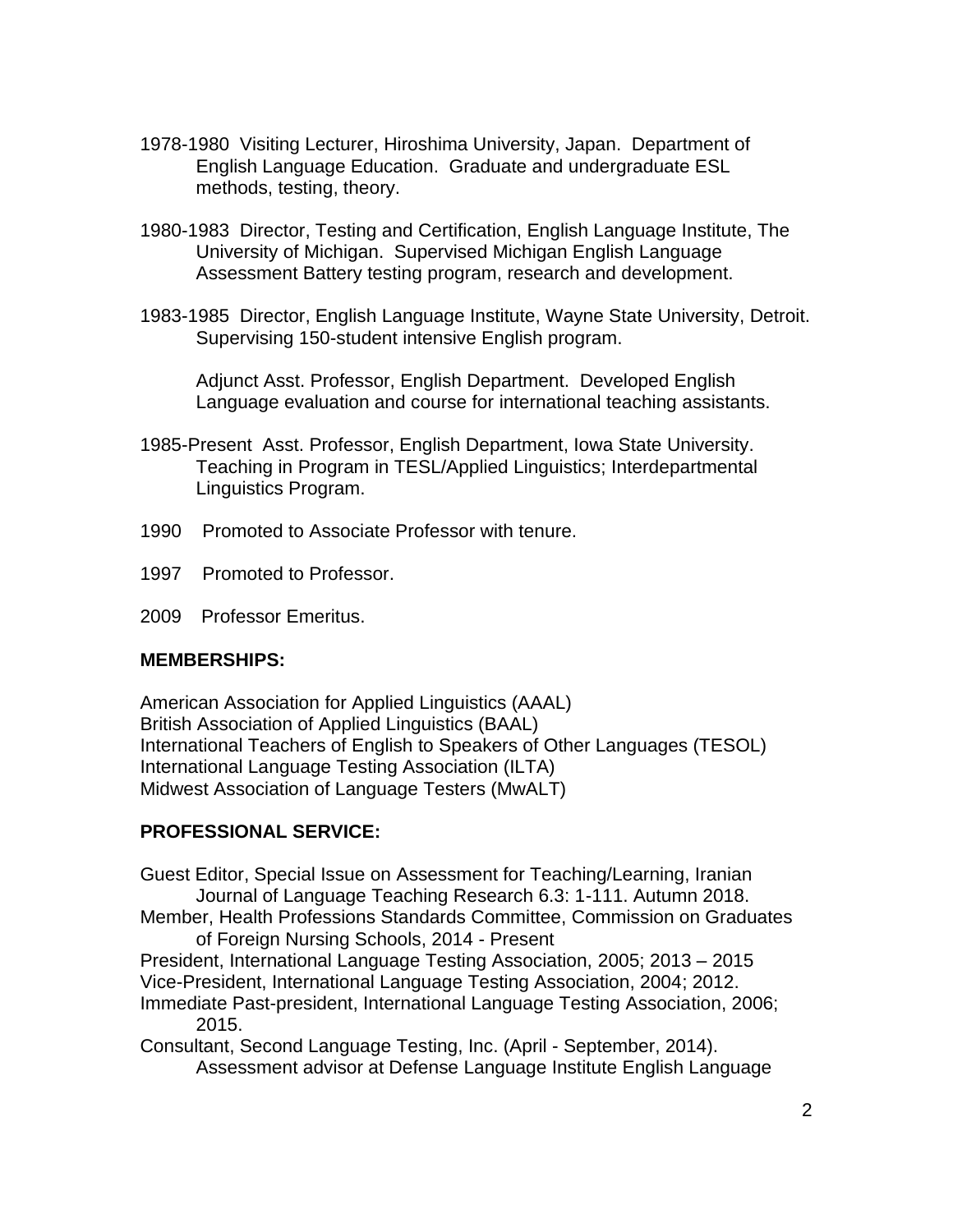Center, Lackland Air Force Base, San Antonio, TX.

- Co-Editor, *Language Testing* (January 2002 January 2007)
- Conference Chair, 7<sup>th</sup> Annual Conference, Midwest Association of Language Testers, Iowa State University, 30 September-1 October, 2005.
- Secretary, Midwest Association of Language Testers (2001–2006).
- Member, National Advisory Board, National Foreign Language Resource and Training Center, Michigan State University (1996-1999; 2006-2010)
- Member, Grants and Awards Committee, TOEFL Program, Educational Testing Service (2004-2012)
- Member, Editorial Board, *English for Specific Purposes* (2005-Present)
- Member, Editorial Board, *Journal of English for Academic Purposes* (2005- Present)
- Member, Editorial Board, *ESP Malaysia* (2005-Present)
- Member, Editorial Board, *Iran Language Institute Language Teaching Journal* (2005-Present)
- Member, Task Force on Aviation English Test Accreditation, International Language Testing Association, May – Present.
- Consultant, Microsoft, Bangalore, India, Advising on possible language testing solutions for client service engineers, March – July 2010.
- Consultant, El Dorado Marketing Group, Review of *Fortuna te Guía* video English teaching materials, May – June 2009.
- Consultant, External Evaluation of Microsoft Global Support Centre Communications Framework, Bangalore, India (2004-2005).
- Consultant, Language Variation in U.S. Government Agencies, Center for the Advanced Study of Language, University of Maryland (2004).
- Review Editor, *TESOL Quarterly* (1998-2001)
- Member, Advisory Board, *Language Training, Assessment and Certification Global* (2003-2004).
- Consultant, *Tests of Professional English Communication*, Tokyo, Japan (2000- 2003)
- Visiting Faculty, Summer Institute on English, Rabat, Morocco, 9-19 July 2001
- Co-Chair, 2001 Language Testing Research Colloquium, St. Louis, 20-24 February.
- Chair, LTRC/AAAL Joint Symposium, "The Brahmin and the Elephant: Defining and Assessing Speaking Ability," 2001 American Association for Applied Linguistics, St. Louis, 24 February.
- Member, Editorial Board, *Language Testing* (1999-Present)
- Consultant, TOEFL 2000 Development Project, Educational Testing Service (1996-2001)
- Member, Steering Committee, National K-12 Foreign Language Resource Center, Iowa State University (1994-2004)
- Member, New MA program validation panel, Hong Kong Polytechnic University, January 2000.
- Consultant, Review of English Language Centre, Hong Kong City University, 1999-2000.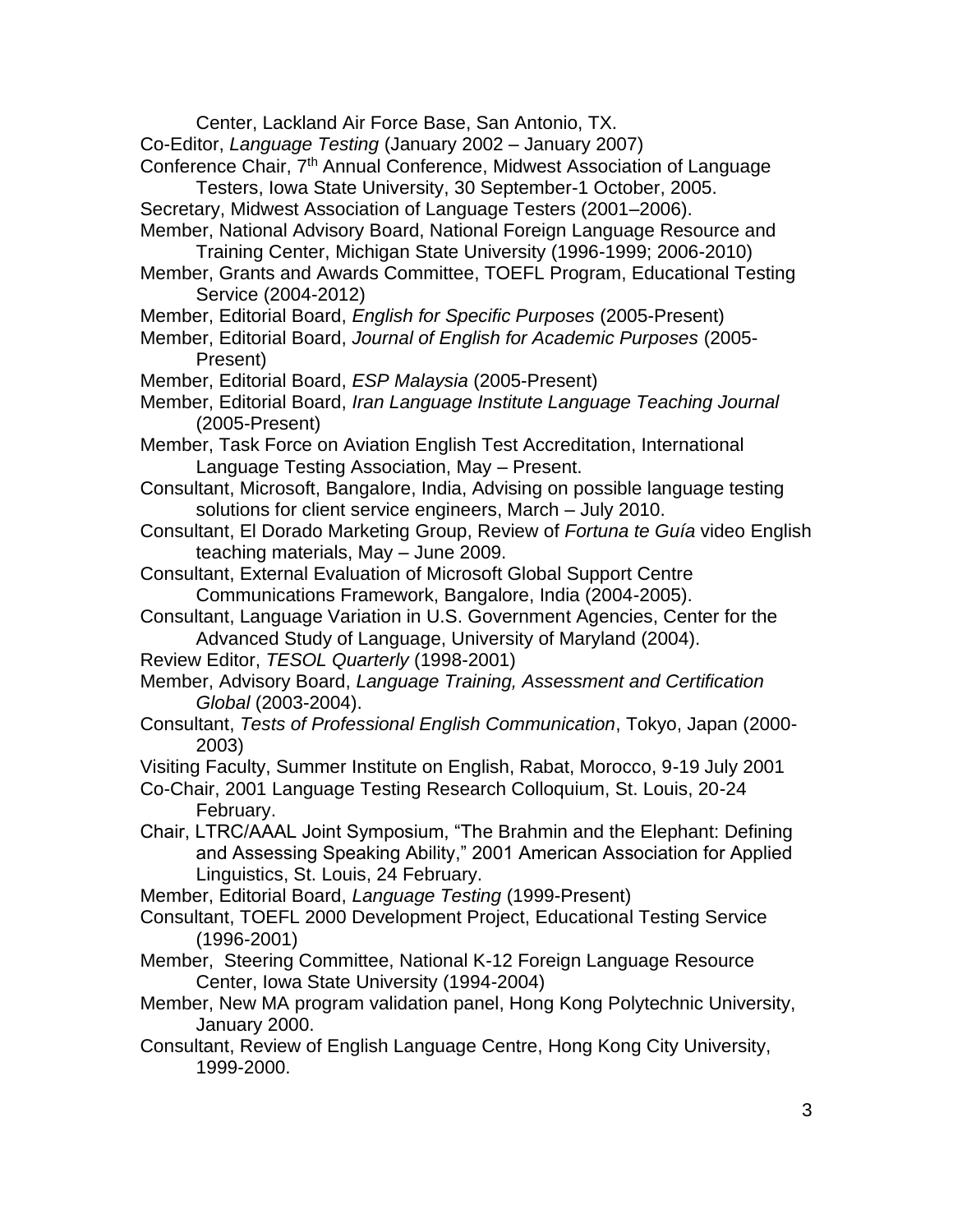- Chair and Member, TOEFL Award Committee for Outstanding Doctoral Dissertation (1997-1999)
- TOEFL Representative in Japan (April December 1998)
- Chair, Test of Spoken English Committee Educational Testing Service (1992-1997)
- Member, TOEFL Committee of Examiners, Educational Testing Service (1994 to 1997)
- Member and Chair, Awards Committee, International Language Testing Association (1994-1997)
- Co-Director, TESOL Institute, Iowa State University (Summer 1994)
- Member, Task Force on Testing Standards, International Language Testing Association (1993-1994)
- Consultant, Educational Testing Service, Test of Spoken English, Princeton (February 1991)

# **UNIVERSITY SERVICE:**

- Coordinator, TESL/Applied Linguistics area (1992-1994; 1996-1997; 1999-2009) Member, LAS College Planning Committee for proposed new Department of
	- Applied Linguistics (2007-2008)
- English Department Graduate Studies Committee (1987-1990; 1999-2002; 2004- 2006)
- Chair, English Department Ad Hoc Committee on Department Organization and Governance, Fall 2006.
- English Department Promotion and Tenure Review Committee (1990-1991; 1996-1997; 1999-2001; 2004-2006)
- English Department Research Committee (1999-2003).
- Ad Hoc English Department Research Release Committee (1996)
- Chair, Research Excellence Awards Committee (Fall 1995)
- Member, American Indian Studies Program Committee (1995-1998)
- Special Task Force for Foreign Languages and Literatures (1992)

Faculty advisor, ISU Catholic Student Community (1990-1994)

English Department Freshman English Committee (1990-1993)

Department Representative, LAS Representative Assembly (1990-1993)

LAS PACE Awards Committee (1988-1989)

# **TEACHING** (1985-2009)

*Iowa State University:*

English 180 *Seminar for Foreign Teaching Assistants*, Fall 1985, 1986; Spring 1986, 1987, 1990, 1992, 1997

English 101D *Composition for foreign graduate students*, Summer 1987; Spring 1988 Fall 1988, Fall 1989; Spring 1990; Fall 2000; Fall 2001; Fall 2005; Spring 2006.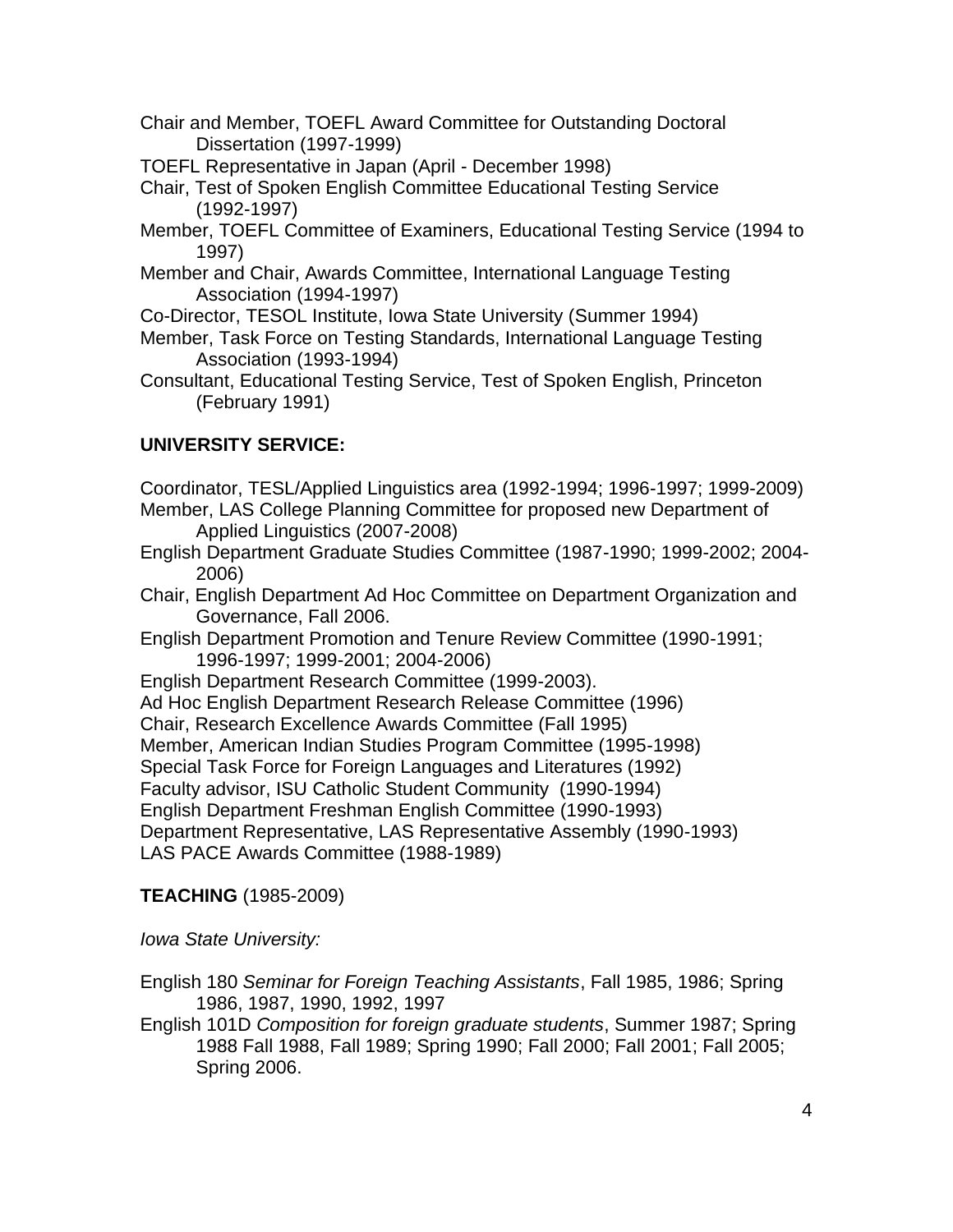English 101C *Advanced Composition for Non-Native Speakers*, Summer 1992; Fall 1997

English 105H *Honors Freshman Composition*, Fall 1990, 1992

English 219 *Introduction to Linguistics*, Fall 1985, 1987, 1993, 1997, 1999; 2000; 2002, 2003; 2007; Spring 1986, 1988, 1989, 1992, 1993, 1998, 1999; 2004; 2006; 2008; Summer 1995

English 220 *Applied English Grammar*, Spring 1991, 1997, 2005; Fall 2004.

English 425 *Second Language Acquisition*, Spring 1989, 1991, 1994, 2002; 2004

English 511 *Introduction to Linguistic Analysis*, Summer 1992, 2004; Fall 1993,

1995, 1997; 2003

English 513 *Language and the Mind*, Fall 1991, 1995, 1996

English 517 *Second Language Acquisition*, Spring 1991, 1993; Fall 2001, 2006, 2008.

English 518 *TESL Methods and Materials*, Summer 1988

English 519 *Principles of ESL Testing*, Fall 1986, 1987, 1988, 1989, 1991, 1992, 1993, 1995; Spring 1998 (via Iowa Communication Network), 2000, 2001, 2002; 2003, 2006, 2008, 2009.

English 520 *Pedagogical Grammar*, Summer 1986; Spring 1987

English 528 *English for Specific Purposes,* Fall 2000, 2002, 2004, 2008

English 591 *Testing Language for Specific Purposes*, Spring 1997

English 591 *English for Specific Purposes*, Spring 1999; Fall 2001

English 630 *Seminar on Computer Assisted Language Testing* Spring 2007.

University Studies 301A, *The Quest for Peace in the Middle East*; (as part of

faculty team), Spring 1991

*Northern Arizona University:*

English 518 *Sociolinguistics*, Summer 1990 English 638 *Testing Language Skills*, Summer 1990

*University of London, U.K.:*

Language Testing, Fall 1994

*Lancaster University, U.K.:*

Introduction to Language Testing, Fall 1994 Language Test Development and Evaluation, Spring 1995

*Chukyo University, Japan*

American Language and Culture, Spring/Fall 1998 TESL Theory, Spring/Fall 1998 Language Testing, Spring/Fall 1998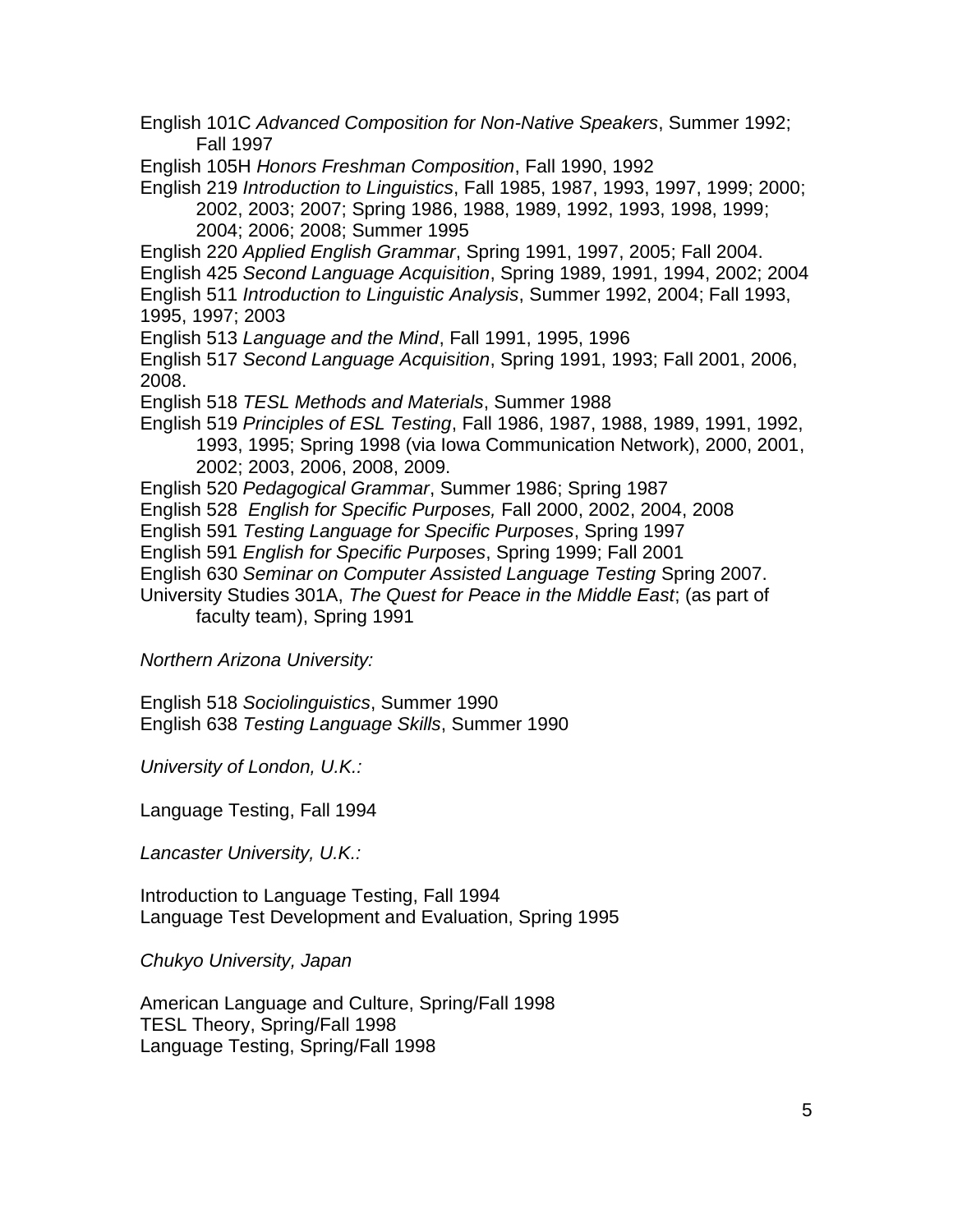### *Chulalongkorn University, Thailand*

English for Specific Purposes Assessment, Fall 2009

## **DISSERTATION AND THESIS COMMITTEES:**

| <b>English Department</b><br>Ph.D. Committee Chair | 1              |
|----------------------------------------------------|----------------|
| Ph.D. Committee Member:                            | 16             |
| M.A. Committee Chair:                              | 25             |
| M.A. Committee Member:                             | 23             |
| <b>Architecture Department</b>                     |                |
| M.A. Committee Member:                             | 1              |
| <b>Chemistry Department</b>                        |                |
| M.A. Committee Member:                             | 2              |
| <b>Computer Science Department</b>                 |                |
| M.A. Committee Member                              | 1              |
| College of Education                               |                |
| Ph.D. Committee Co-Chair:                          | 1              |
| Ph.D. Committee Member:                            | $\mathbf 1$    |
| M.A. Committee Member:                             | $\overline{2}$ |
| <b>General Graduate Studies</b>                    |                |
| M.A. Committee Member                              | $\overline{2}$ |
| <b>Sociology Department</b>                        |                |
| Ph.D. Committee Member:                            |                |
| M.A. Committee Member:                             | 3              |

- (Note: the doctoral program in Applied
- Linguistics and Technology began in 2007).

External Examiner

- PhD, Sharon Yahalom, School of Languages and Linguistics, University of Melbourne
- PhD, Ana Tavares Monteiro, School of Linguistics and Language Studies, Carleton University
- Ph.D., John Pill, Department of Linguistics and Applied Linguistics, University of Melbourne
- Doctor of Applied Linguistics, Robert Johnson, Department of Linguistics, Macquarie University
- PhD, Muhammad Usman Erdösy, Department of Curriculum, Teaching, and Learning, Ontario Institute of Education, University of Toronto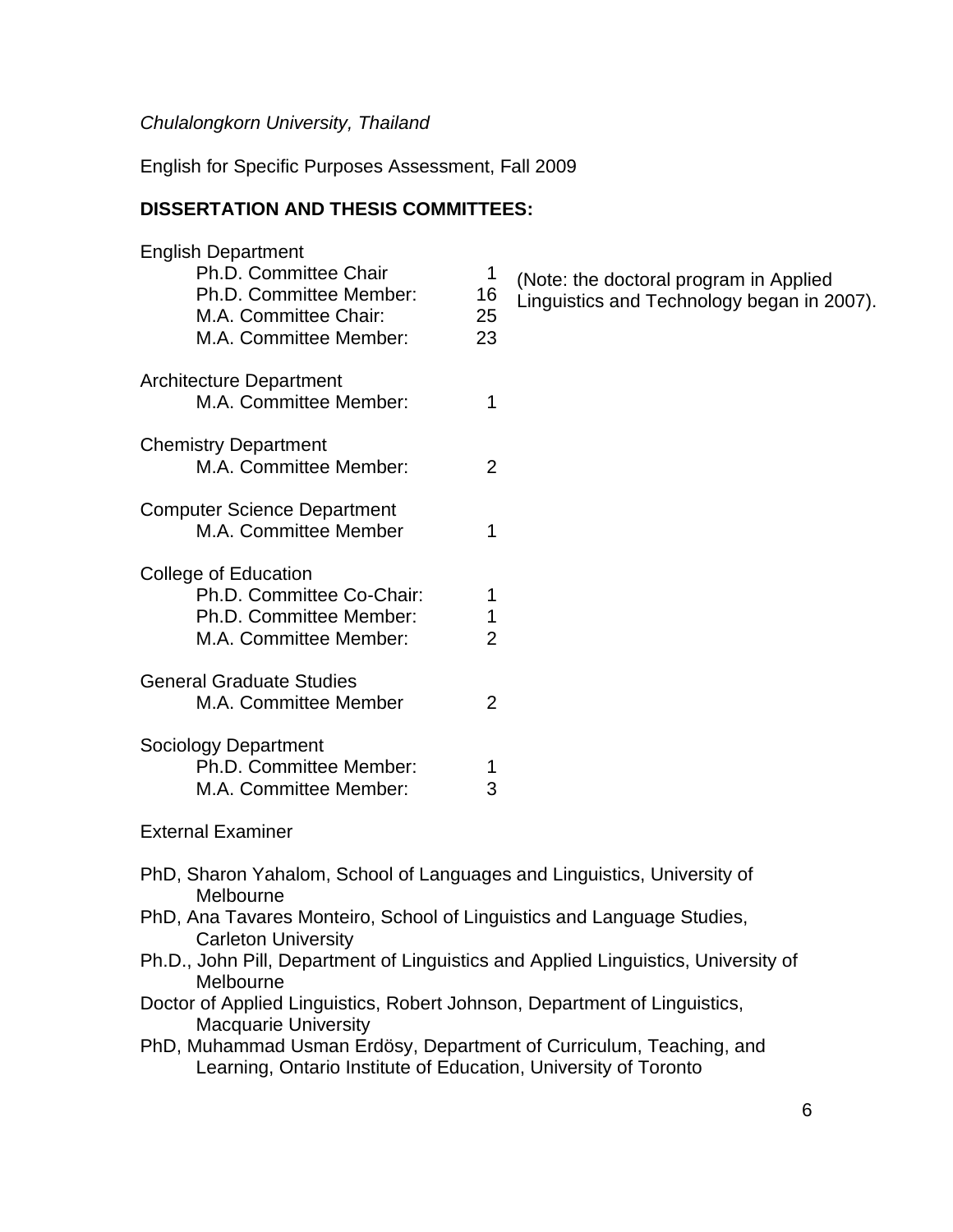- PhD, Leonard Nkosana, Department of Linguistics and Applied Linguistics, University of Melbourne
- EdD, Yuk Yuen Lui, Graduate School of Education, University of Western Australia
- PhD, Thi Nhan Hoa Nguyen, Department of Linguistics and Applied Linguistics, University of Melbourne.
- MA, Michael Kay, Department of Linguistics and Applied Linguistics, University of Melbourne

## **SABBATICAL:**

1994-95 academic year. Spent the year at the Universities of Lancaster and London, in the U.K., teaching and working on a book, *Assessing Languages for Specific Purposes.*

### **VISITING PROFESSOR:**

April - December 1998: Visiting Professor, Department of English Language and Literature, Chukyo University, Nagoya, Japan. Taught graduate and undergraduate classes in *American Language and Culture, TESL Theory*, and *Language Testing*. Served as TOEFL Representative in Japan on behalf of Educational Testing Service; gave 14 lectures at Japanese universities, describing the new computer-based TOEFL.

#### **GRANT ACTIVITY**

- Principal Facilitator, *Inaugural Meeting of Ghana Association of Language Testing.* ILTA Workshops and Meetings Award. Awarded May 2016. \$2500.
- Principal Facilitator, *Classroom Language Assessment Workshops in Ghana and Namibia*. TOEFL Board Grant, ETS Grants and Awards Committee and ILTA Workshops and Meetings Award. . Awarded April 2014. \$18,000.
- Principal Investigator, The Integration of Online Learning Activities into English 219 "Introduction to Linguistics", Center for Excellence in Learning and Teaching, ISU. Awarded March 2007. \$1200.
- Co-Investigator, *Read, Write, and Listen: Revising the ISU English Language Placement Test.* Co-Investigator, Volker Hegelheimer. Miller Faculty Fellowship. Awarded March 2006, \$19,500.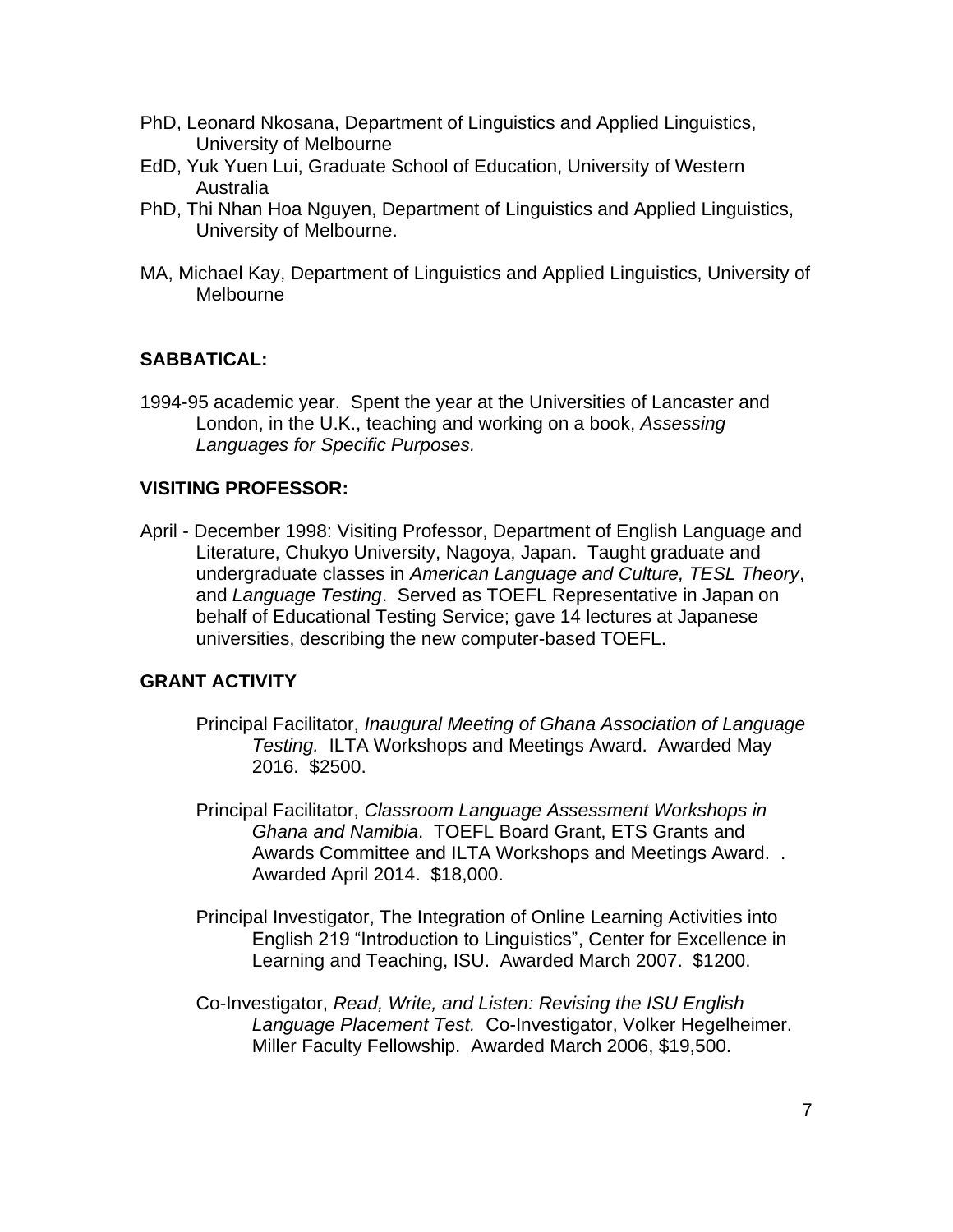- Principal Investigator, *Strategies and Use of Knowledge in Performing New TOEFL Listening Tasks*. Co-investigator: Volker Hegelheimer. Submitted to Educational Testing Service. Awarded December 2004: \$124,909.
- Co-investigator, *Enhance Science Instruction for English Language Learners (ELLs) in Iowa*. Principal Investigator: Roberta Vann. Funded by Iowa Department of Education, December, 2004: \$70,000
- Principal Investigator, *Subject-specific criteria for rating the English of international teaching assistants in classroom settings*, \$5,690, Iowa State Institute for Science and Society, Jan-June 2003.
- Principal Investigator, *Pearson Education Online Business Test Development Project*, \$10,970, Jan-May 2001.
- Miller Faculty Fellow, *Integrated academic skills for international undergraduates*, \$25,000, Fall 1999 & Spring 2000 Co-Investigators: Volker Hegelheimer and Cynthia Myers

## **INVITED PRESENTATIONS**

- Douglas, D. 2019. Context, language knowledge, and language use: Current understandings. Language Testing Research Colloquium, Distinguished Achievement Award Presentation, 8 March, Atlanta, Georgia.
- Douglas, D. 2015. *Closing Comments and Implications for Language Assessment Community.* TESOL Convention Inter-Interest Section Symposium on How Language Proficiency Standards Impact Air Transportation Safety, 28 March, Toronto.
- Douglas, D. 2015. *Language Testing Methods and Context-based SLA Research: What have we learned?* AAAL Conference. ILTA/AAAL Joint Session, 21 March, Toronto.
- Douglas, D. 2014. *Balancing Universal Frameworks and Context-Specific Language Assessment in Aviation English.* Symposium, Language Testing Research Colloquium, 6 June, Amsterdam.
- Douglas, D. 2013. *Designing Tests in ESP: From Needs to Assessment.*  Plenary Lecture. International Research Seminar, Chulalongkorn University Language Institute, 6 November, Bangkok.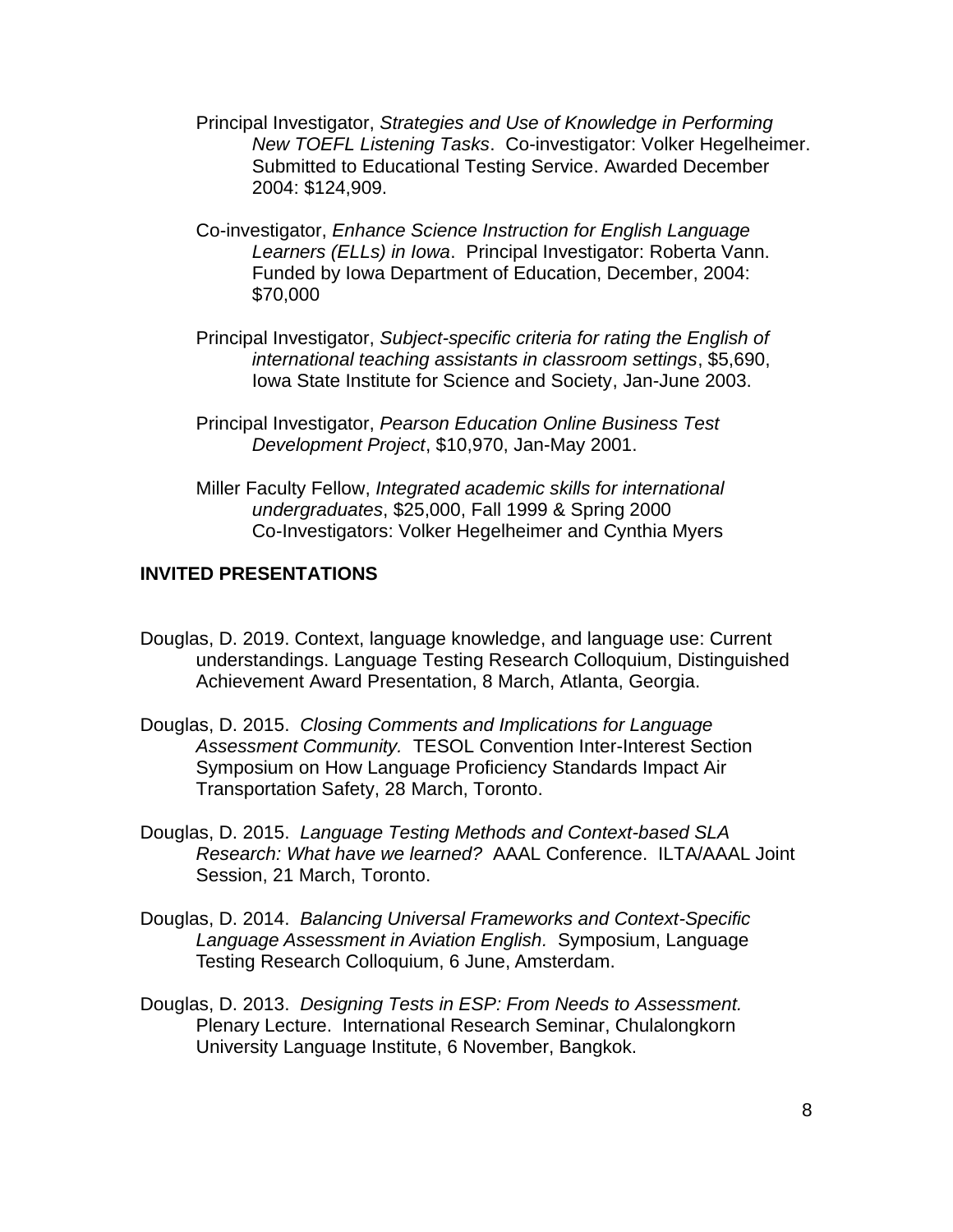- Douglas, D. 2013. *Nobody seems to speak English here today: Authenticity in*  Seminar, Chulalongkorn University Language Institute, 6 November, Bangkok.
- Douglas, D. 2013. *Nobody Seems to Speak English Here Today: The notion of impact in the context of aviation English.* Plenary Lecture. 10<sup>th</sup> Annual Conference of the European Association for Language Testing and Assessment, 26 May, Istanbul.
- Douglas, D. 2010*. Think Globally, Test Locally: Tailoring English Language Assessment to Meet Regional Needs.* Keynote Talk. First Conference on ELT in the Islamic World, December, Tehran, Iran.
- Douglas, D. *This won't hurt a bit: ESP assessment for nursing.* Keynote Address. 2010 ESP International Symposium, October, Kaohsiung, Taiwan.
- Douglas, D. *Technology-Mediated Communication and the Language Testing Construct*. Keynote Address, Korean Association of Multimedia Assisted Language Learning, Seoul, October 24, 2009.
- Douglas, D. *ESP Assessment and Technology.* Invited lecture, International Graduate School of English, Seoul, Korea, October 23, 2009.
- Douglas, D. *Where is a context?* Invited lecture, Seoul National University, Seoul, Korea, 26 October, 2009.
- Douglas, D. *Aviation English Assessment: A Prototype for ESP Testing.* Invited lecture, Chung-Ang University, Seoul, Korea, 28 October, 2009.
- Douglas, D. Assessing Aviation English: A view from a language tester. Featured Session: *ICAO Language Proficiency Requirements: Activating ESP Response*, International TESOL Convention, Denver, March 2009.
- Douglas, D. The DaVinci Code: 21st century perspectives on the LSP testing construct. Invited Plenary talk, 10<sup>th</sup> Annual Conference of the Midwest Language Testing Association, Iowa City, Iowa, 20 September 2008.
- Douglas, D. Technology in Testing English for Specific Purposes. Invited talk at a conference on Languages for Specific Purposes, Fachhochschule Rosenheim, Germany, 28 February- 2 March, 2007.
- Invited Discussant, Colloquium on Tasks and the Integrated Assessment of Language and Content, Conference on Task-based Language Teaching, University of Hawai'i, 20-22 September.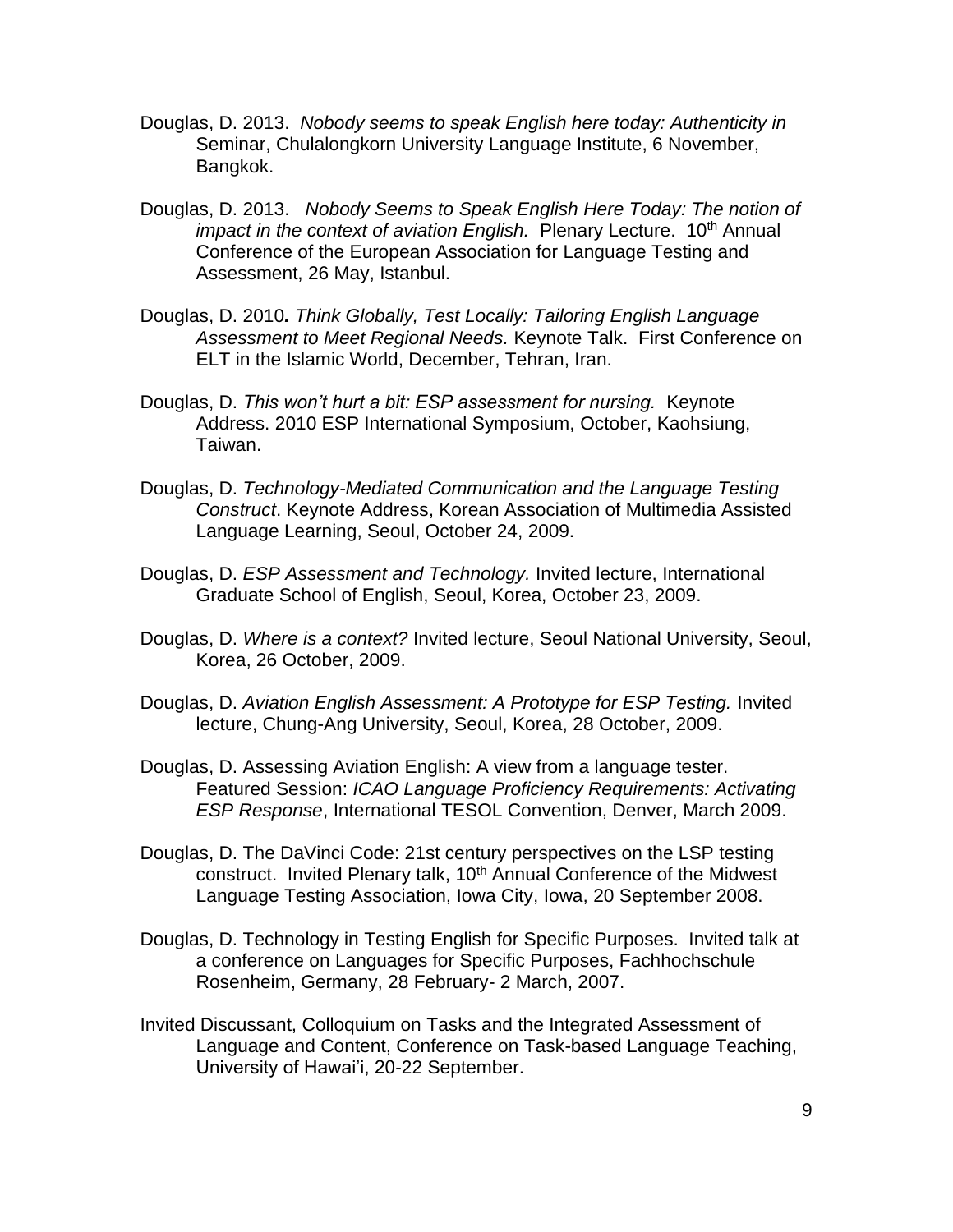- Douglas, D. 21<sup>st</sup> Century Perspectives on the Specific Purpose Language Construct. Invited staff seminar at English to Speakers of Other Languages Examinations, Cambridge University, UK, 10 December, 2007.
- Invited Keynote Speaker, International Civil Aviation English Association, Luxembourg, 5-6 September, 2003.
- Invited Keynote Lecture, Korean Association of Teachers of English Winter Conference, Seoul, 15 February, 2003.
- Invited Main Speaker, Summer Seminar of the Japan Association of College English Teachers, Kusatsu, Japan, 17-21 August, 2002.
- Invited speaker at Japan Language Testing Association, Tokyo, June, 2001.
- Invited speaker at Symposium on Rethinking ESP for the New Century, TESOL Convention, Vancouver, March, 2000.

Invited speaker, ETS Invitational Symposium, Princeton, August 11-13, 1989.

### **RESEARCH BIBLIOGRAPHY**

*Books*

Douglas, D. (2010). *Understanding Language Testing.* London: Routledge.

- Chapelle, C. and D. Douglas. 2006. *Assessing Language through Computer Technology.* Cambridge Language Assessment Series, Cambridge University Press.
- Douglas, D. (Ed.). 2003. *English Language Testing in Colleges and Universities*. Second Edition. Washington: NAFSA: Association of International Educators.
- Douglas, D. 2000. *Assessing Languages for Specific Purposes*. Cambridge: Cambridge University Press.
- Douglas, D. and C. Chapelle (Eds.). 1993. *A New Decade of Language Testing Research*. Alexandria, VA: TESOL Publications (287 pages).
- Douglas, D. (Ed.). 1990. *English Language Testing in Colleges and Universities*. National Association of Foreign Student Affairs (98 pages).

Douglas, D. 1977. *From School to University: Final Report on the Study Habits*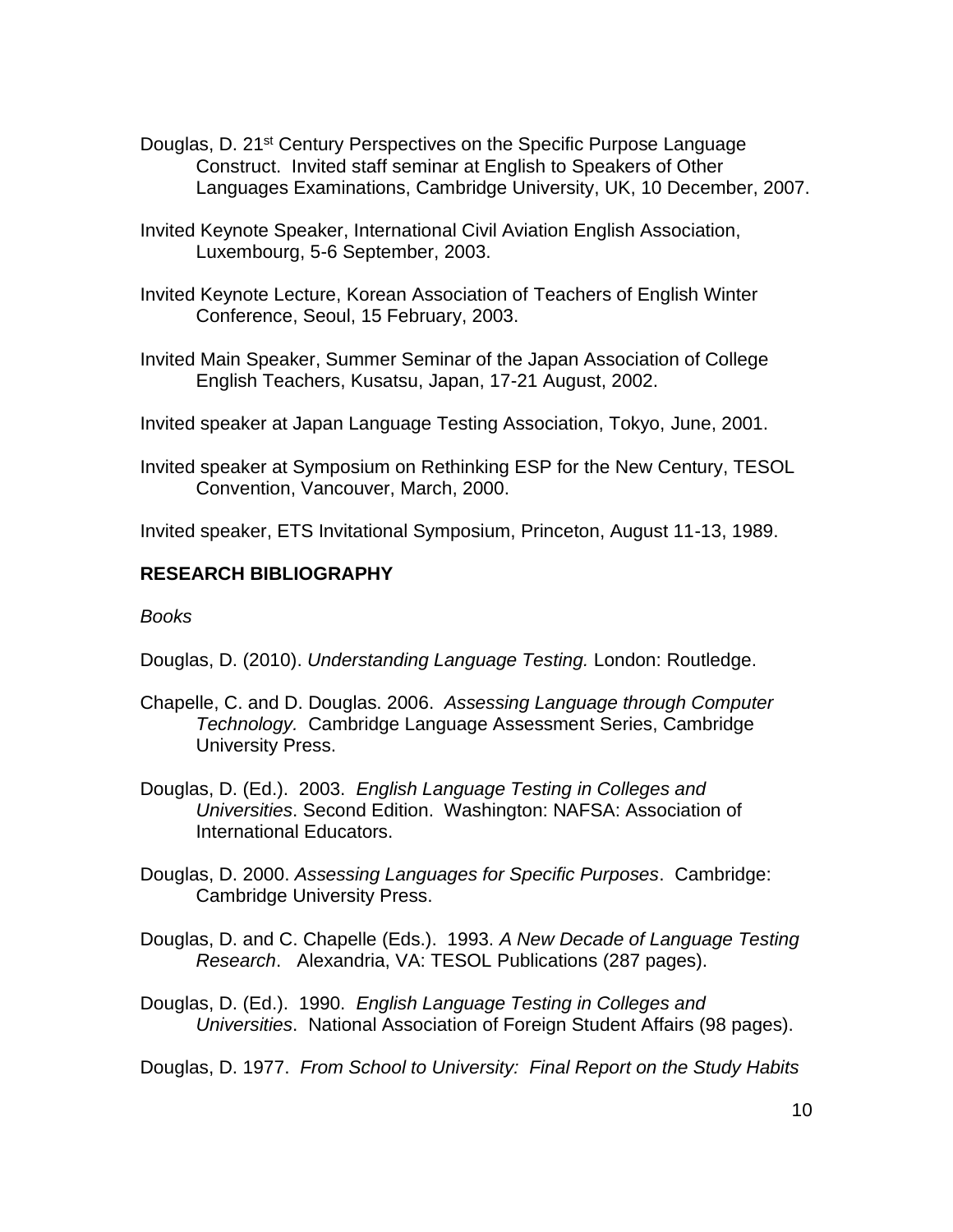*Research Project*. Khartoum University Press (177 pages). Available through ERIC, ED 172 510.

### *Monographs*

- Bejar, I., Douglas, D., Jamieson, J., Nissan, S., and Turner, J. (2000). *TOEFL 2000 Listening Framework: A Working Paper.* TOEFL Monograph Series, Number 19. Princeton: Educational Testing Service.
- Douglas, D. (1997). *Testing speaking ability in academic contexts: Theoretical considerations.* TOEFL Monograph Series, Number 8. Princeton: Educational Testing Service.
- Douglas, D. and Smith, J. (1997). *Theoretical underpinnings of the Test of Spoken English Revision Project.* TOEFL Monograph Series, Number 9. Princeton: Educational Testing Service.

### *Articles in Books*

- Abrar-ul-Hassan, S. and Douglas, D. 2020. Assessment and Good Language Teachers, in C. Griffiths & Z. Tajeddin (Eds.), *Lessons from Good Language Teachers* (pp. 107-120). Cambridge: Cambridge University Press.
- Douglas, D. 2013. ESP and assessment. In B. Paltridge and S. Starfield (Eds.), *The Handbook of English for Specific Purposes* (pp. 367-384). Chichester, UK: Wiley-Blackwell.
- Douglas, D. 2012. Technology and language testing. In C. Chapelle (Ed.), *The Encyclopedia of Applied Linguistics.* Malden, MA: Wiley.
- Chapelle, C. and Douglas, D. 2009. What is the CALT Difference? In P. Hubbard (Ed.), *Computer Assisted Language Learning: Critical Concepts in Linguistics, Vol. 4: Present Trends and Future Directions in CALL* (pp. 138-156). London and New York: Routledge. [Excerpted from Chapelle, C. A. & Douglas, D. (2006). *Assessing Language through Computer Technology*. Cambridge, Cambridge University Press, pp. 20-39]
- Douglas, D. 2005. Testing Languages for Specific Purposes. In E. Hinkel (Ed.), *Handbook of Research in Second Language Teaching and Learning* (pp. 857-868). Mahwah, NJ: Lawrence Erlbaum Associates.
- Douglas, D. 2004. Discourse Domains: The cognitive context of speaking. In D. Boxer and A. Cohen (Eds.), *Studying Speaking to Inform Second Language Learning* (pp. 25-47). Clevedon, UK: Multilingual Matters.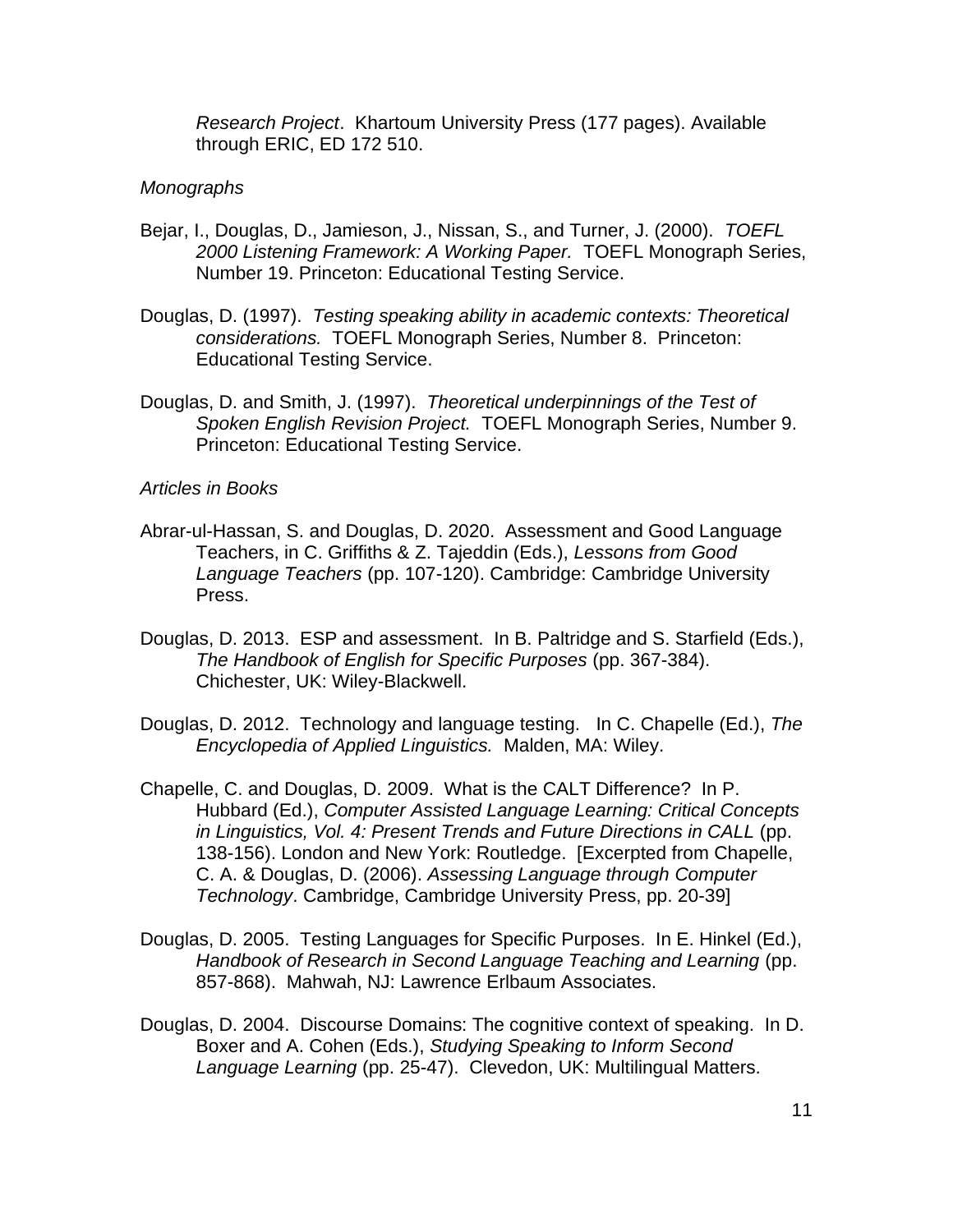- Douglas, D. 2001. Three problems in testing language for specific purposes: Authenticity, specificity, and inseparability. In C. Elder, A. Brown, E. Grove, K. Hill, N. Iwashita, T. Lumley, T. McNamara, and K. O-Loughlin (Eds.), *Experimenting with Uncertainty - Essays in Honour of Alan Davies*  (pp. 45-52). Cambridge: Cambridge University Press.
- Douglas, D. & R. K. Myers. 2000. Assessing the communication skills of veterinary students: Whose criteria? In A. Kunnan (Ed.), *Fairness in Language Testing.* Selected papers from the 1997 Language Testing Research Colloquium (pp. 60-81). Cambridge: Cambridge University Press.
- Douglas, D. 1998. Testing Methods in Context-based Second Language Research. In A. Cohen & L. Bachman (Eds.), *Interfaces Between Second Language Acquisition and Language Testing Research* (pp. 141-155). Cambridge: Cambridge University Press.
- Douglas, D. 1995 Developments in language testing. Section IV.A. in *Annual Review of Applied Linguistics, 15*: 167-187.
- Douglas, D. 1995. The notion of context in second language acquisition and use. In N. Matsumoto (Ed.), *Studies in English Language Education: A Collection of Essays Published in Commemoration of Professor Mikio Matsumura's Retirement from Office* (pp. 80-99). Hiroshima, Japan: Keisuisha Publishing Company.
- Douglas, D. & Selinker, L. 1994. Research Methodology in Context-based Second-Language Research. In E. Tarone, S. Gass, & A. Cohen (Eds.), *Methodologies for Eliciting and Analyzing Language in Context* (pp. 119- 132). Hillsdale, NJ: Erlbaum.
- Douglas, D. and L. Selinker. 1994. Native and Non native teaching assistants: A case study of discourse domains and genres. In C. Madden and C. Myers (Eds.), *Discourse and Performance of International Teaching Assistants* (pp. 221-230). Alexandria, VA: TESOL Publications.
- Douglas, D. and L. Selinker. 1993. Performance on general vs. field specific tests of Speaking Proficiency. In Douglas and Chapelle (pp. 235-256).
- Selinker, Larry and Dan Douglas. 1988. Using discourse domains in creating interlanguage: context theory and research methodology, in J. Klegraf and D. Nehls (Eds.), *Studies in Descriptive Linguistics: Essays on the English Language and Applied Linguistics on the Occasion of Gerhard Nickels' 60th Birthday* (pp. 357-379). Heidelberg: Julius Groos Verlag.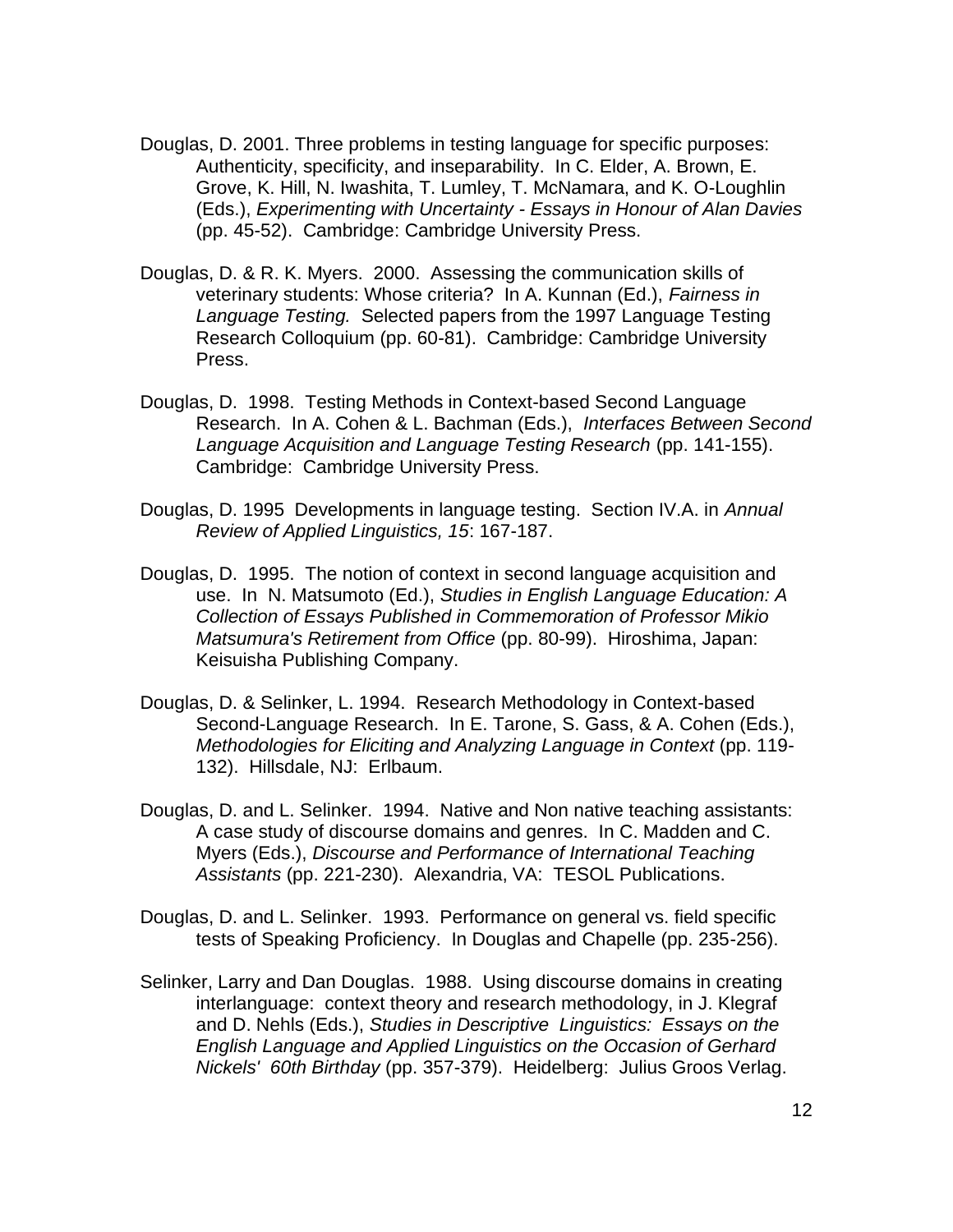- Selinker, Larry and Dan Douglas. 1988. Comparing episodes in discourse domains in LSP and Interlanguage Studies, in A.M. Cornu, J. Vanparijs, N. Delahaye and L. Baten (Eds.). *Beads or Bracelet: How Do We Approach LSP* (pp. 366-378). Oxford: Oxford University Press.
- Douglas, Dan. 1981. An exploratory study of bilingual reading proficiency," in S. Hudelson, (Ed.) *Learning to read in different languages* (pp. 33-102). Washington, D.C.: Center for Applied Linguistics.
- Douglas, Dan. 1978. Simplified clozentropy: an analysis of L1 and L2 responses to reading texts, in V. Kohonen and N. E. Enkvist (Eds.), *Text linguistics, cognitive learning and language teaching* (pp. 223-238). Turku, Finland: Finnish Association of Applied Linguistics.

#### *Articles in Journals*

- Douglas, D. 2018. Introduction: An Overview of Assessment and Teaching. Guest Editor, Special Issue on Assessment for Teaching/Learning, Iranian Journal of Language Teaching Research 6.3: 1-111. Autumn 2018. [http://ijltr.urmia.ac.ir/issue\\_3080\\_3100\\_Volume+6%2C+Issue+3+%28Spe](http://ijltr.urmia.ac.ir/issue_3080_3100_Volume+6%2C+Issue+3+%28Spe%20cial+Issue%29%2C+Autumn+2018%2C+Page+1-111.html)  [cial+Issue%29%2C+Autumn+2018%2C+Page+1-111.html](http://ijltr.urmia.ac.ir/issue_3080_3100_Volume+6%2C+Issue+3+%28Spe%20cial+Issue%29%2C+Autumn+2018%2C+Page+1-111.html)
- Douglas, D. 2014. Nobody seems to speak English here today: Enhancing assessment and training in aviation English. *Iranian Journal of Language Teaching Research 2.2:* 1-12.
- Douglas, D. 2010. This won't hurt a bit: Assessing English for nursing. *Taiwan International ESP Journal 2.2:* 1-16.
- Douglas, D. and Hegelheimer, V. 2007. Assessing Language using computer technology. *Annual Review of Applied Linguistics 27*: 115-132.
- Douglas, D. 2004. Tests that demonstrate the language proficiency of aviation personnel can promote safer radiotelephony. *ICAO Journal 59.3,* 17-18, 25-26.
- Douglas, D. 2001. Performance consistency in second language acquisition and language testing research: a conceptual gap. *Second Language Research 17*.4: 442-456.
- Douglas, D. 2001. Language for Specific Purposes assessment criteria: Where do they come from? *Language Testing 18.2:* 171-186.

Douglas, D. 1999. Computer-based TOEFL: What test-takers can expect.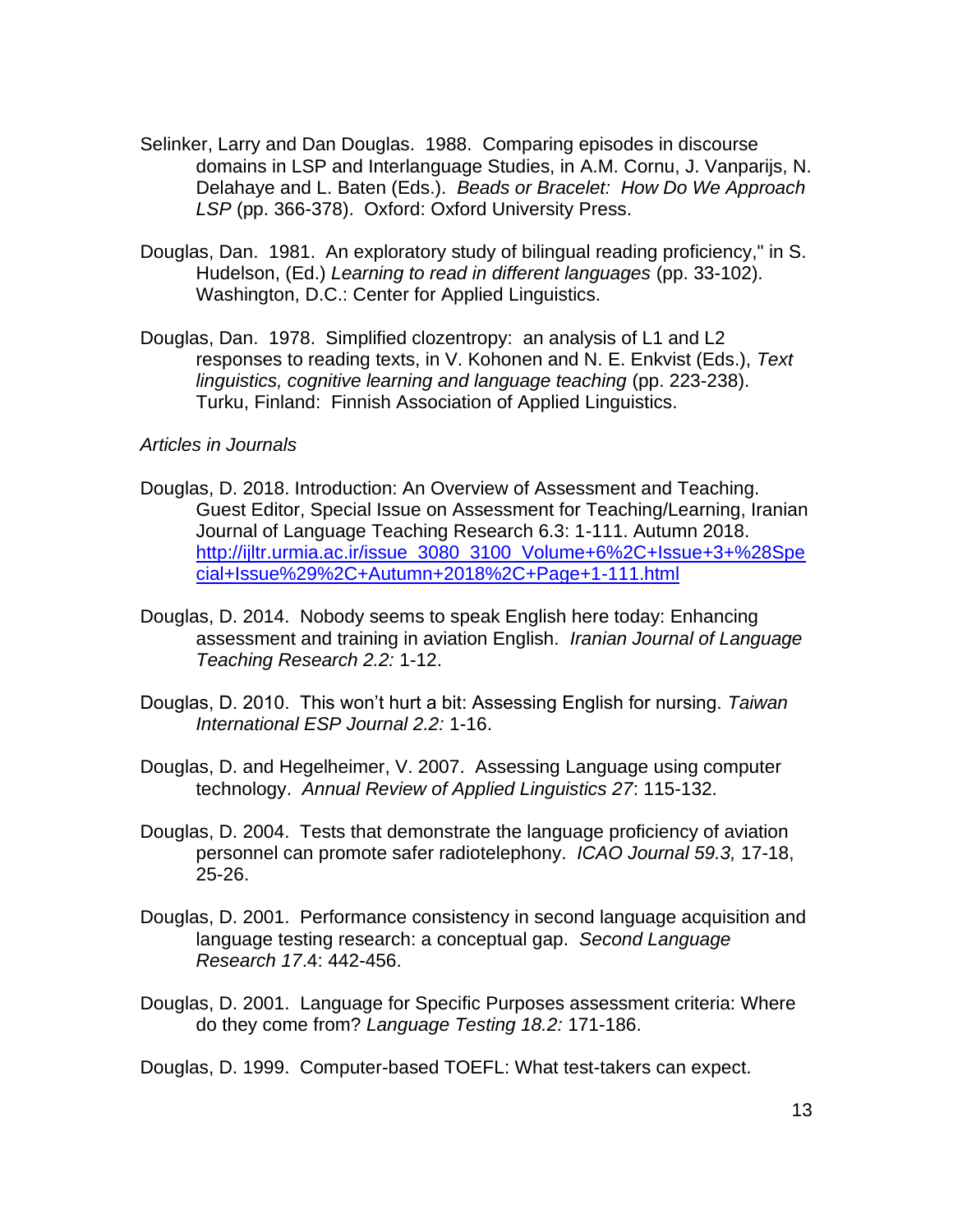*Audio-Visual Education 22:* 44-65.

- Douglas, D. 1997 Introduction. *Melbourne Papers in Language Testing 6.1*: 2-4. Special issue on Bridging the Gap between Language and the Professions: What do Language Testers Need to know? Symposium presented at the 11th World Congress of Applied Linguistics, Jyvaskyla, Finland, 4 August 1996. Language Testing Research Centre, University of Melbourne.
- Davidson, F., J.C. Alderson, D. Douglas, A. Huhta, C. Turner, and E. Wylie. 1995. An international survey of language assessment standards. *TESOL Journal 5.1*:6-7.
- Douglas, D. 1994. Quantity and Quality in Speaking Test Performance. *Language Testing 11.2*: 125-144. Special Issue on Language and Language Processing.
- Douglas, D. 1993. An international association of language testing specialists, the formalization of the Language Testing Research Colloquium, and the establishment of standards for language testing: A summary of the debate so far. Appendix 3 to Davidson, F. Testing English across cultures: Summary and comments. *World Englishes 12*: 113-125.
- Douglas, D. and L. Selinker. 1992. Analyzing oral proficiency test performance in general and specific purpose contexts. *System 20.2*: 317-328.
- Selinker, Larry and Dan Douglas. 1989. Research methodology in contextually-based second language research. *Second Language Research, 5.2*: 93-126.
- Douglas, Dan and Larry Selinker. 1989. U. S. vs. NNS TAs: Markedness in Discourse Domains" *Papers in Applied Linguistics, 1.1*: 69-82.
- Douglas, Dan and Cindy Myers. 1989. TAs on TV: Demonstrating communication strategies for international teaching assistants. *English for Specific Purposes, 8*: 169-179.
- Douglas, Dan. 1989. Testing Listening Comprehension in the Context of the ACTFL Proficiency Guidelines. *Applied Language Learning, 1.1*: 53-73.
- Douglas, Dan. 1988. Testing Listening Comprehension in the Context of the ACTFL Proficiency Guidelines. *Studies in Second Language Acquisition, 10.2*: 245-261.

Selinker, Larry and Dan Douglas. 1987. LSP and Interlanguage: Some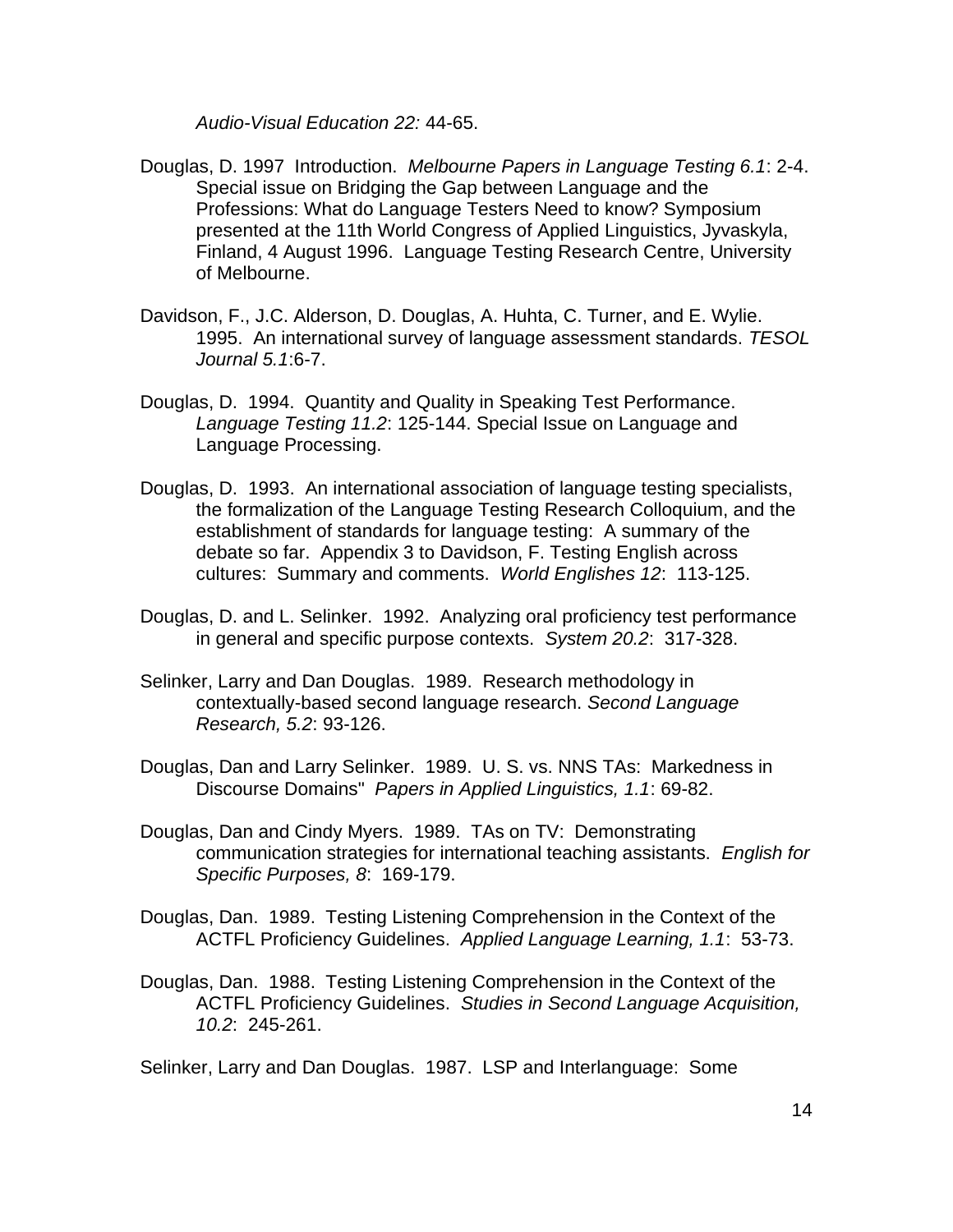Empirical Studies. *ESP Journal 6.2*: 75-84. Special issue.

- Douglas, Dan. 1986. From School to University: language policy and university performance at the University of Khartoum. I*nternational Journal of the Sociology of Language 61*: 89-112. Special Issue, "Aspects of Arabic Sociolinguistics."
- Douglas, Dan and Larry Selinker. 1985. Principles for language tests within the 'discourse domains' theory of interlanguage. *Language Testing, 2.2*: 205-226.
- Selinker, Larry and Dan Douglas. 1985. Wrestling with 'context' in interlanguage studies. *Applied Linguistics 6.2*: 190-204.
- Douglas, Dan. 1978. Gain in reading proficiency in English as a foreign language measured by three cloze scoring methods. *Journal of Research in Reading 1.1*: 67-73.
- Douglas, Dan. 1979. Subjective reactions of university students to various speech styles. *Journal of the Japan Association of English Language Education, 9*: 69-72.
- Douglas, Dan. 1979. Teaching conversation in Japan: How do you get 'em to talk? *Bulletin for Teachers of English, 22*: 31-36. Hiroshima, Japan: Department of English Language Education, Hiroshima University.
- Douglas, Dan and J. Yamada. 1978. The effect of knowledge of content on cloze scores (in Japanese). *Bulletin of the Faculty of Education, 27*: 41-51. Hiroshima, Japan: Department of English Language Education, Hiroshima University.

#### *Papers in Proceedings*

- Douglas, D. 2004. Assessing the language of international civil aviation: Issues of validity and impact In Proceedings of the International Professional Communication Conference, IEEE Professional Communication Society (pp. 248-252). Minneapolis: IEEE.
- Douglas, D. 2002. But There's Not Really an Airplane!: Authenticity in Language Testing. In Proceedings of the JACET Summer Seminar, Number 2: *New Perspectives in ESP* (pp. 3-8). Proceedings of the 30<sup>th</sup> JACET Summer Seminar, Japan Association of College English Teachers, Tokyo.
- Douglas, D. 2002. Three Problems in Testing Language for Specific Purposes: Authenticity, Specificity, and Inseparability. In S. Troudi, S. Riley, & C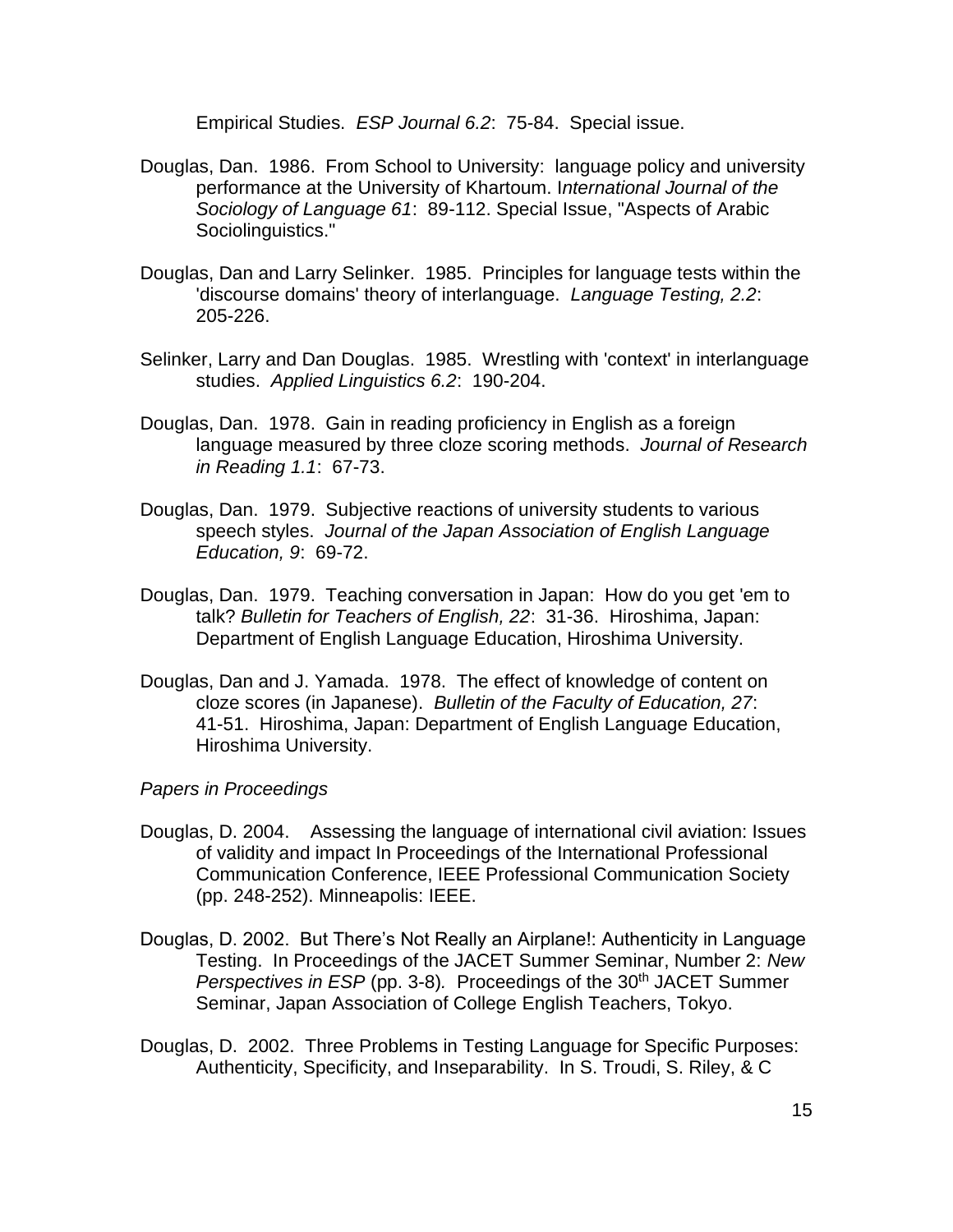Coombe (Eds.), *EFL Challenges in the New Millenium: Selected papers from the 2001 International Conference* (pp. 16-22). Dubai, UAE: TESOL Arabia.

- Douglas, D. 2002. Deriving LSP Assessment Criteria from the Target Language Use Situation. In S. Troudi, S. Riley, & C Coombe (Eds.), *EFL Challenges in the New Millenium: Selected papers from the 2001 International Conference* (pp. 46-56). Dubai, UAE: TESOL Arabia.
- Douglas, Dan. 1986. Communicative competence and tests of oral proficiency. In C. Stansfield (Ed.), *Toward Communicative Competence Testing: Proceedings of the Second TOEFL Invitational Conference* (pp. 156-174). Princeton, NJ: Educational Testing Service.

#### *Electronic Media*

- Douglas, D. 2000. *Testing for Specific Purposes.* Online Video. International Language Testing Association: <http://www.le.ac.uk/education/testing/ilta/faqs/main.html>
- Douglas, D. & C. Myers. 1990. *TA Communication Strategies.* Videotape and Instructor's Manual. Ames, IA: Iowa State University Research Foundation.

#### *Encyclopedia Entries*

- Douglas, D. 2013. ESP and Assessment. *The Handbook of English for Specific Purposes* (pp. 367-384)*.* Eds. B. Paltridge and S. Starfield. Oxford: Wiley Blackwell.
- Douglas, D. 2012. Assessment of Academic Language for Specific Purposes. *The Encyclopedia of Applied Linguistics.* Oxford: Wiley-Blackwell.
- Douglas, D. 2005. Proficiency Testing. *Encyclopedia of Linguistics*. Ed. Philipp Strazny. New York: Routledge. 2 volumes.
- Douglas, D. 1997. Language for Specific Purposes Testing. *Encyclopedia of Language and Education*, Volume 7, Language Testing and Assessment (pp. 111-120). Dordrecht, NL: Kluwer Academic Publishers.
- Douglas, D. 1992. Review of the "Test of English for International Communication" (TOEIC). *Eleventh Annual Mental Measurements Yearbook*, (pp. 950-951). Lincoln, NE: Buros Institute.

Douglas, D. 1992. Review of the "Bilingual Home Inventory." *Eleventh Annual*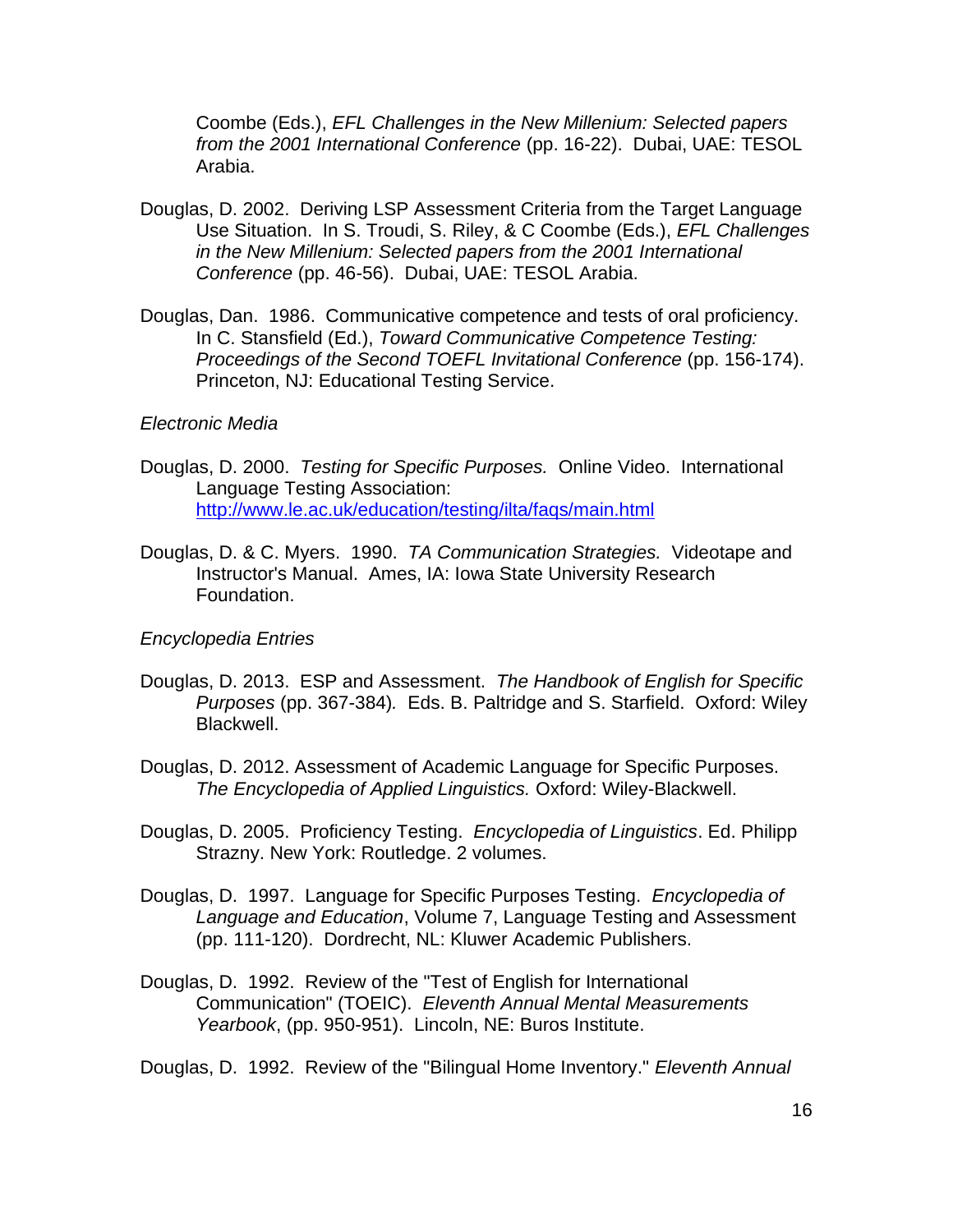*Mental Measurements Yearbook*, (pp. 108-109). Lincoln, NE: Buros Institute.

### *Reviews*

- Douglas, D. 2020. Review of *Assessing English for Professional Purposes* by Ute Knoch and Susy Macqueen. English for Specific Purposes 59: 42-44.
- Douglas, D. 2017. Review of *Introducing Needs Analysis and English for Specific Purposes* by James Dean Brown. English for Specific Purposes 48: 71- 73.
- Douglas, D. 2013. Review of *English in Medical Education: An Intercultural Approach to Teaching Language and Values* by Lu and Corbett. *Taiwan International ESP Journal 4.*2: 97-100.
- Douglas, D. 2010. Review of *Language Testing: The Social Dimension* by McNamara and Roever. *Language Testing 27.*2: 283-288.
- Douglas, D. 1998. Review of *Assessment for Equity and Inclusion: Embracing all our Children* by Goodwin (ed.). *International Journal of Bilingual Education and Bilingualism, Vol. 1, 2*: 149-153.
- Douglas, D. 1992. Review of *Individualizing the Assessment of Language Abilities*. J.H.A.L. de Jong and D.K. Stevenson (Eds.). Philadelphia: Multilingual Matters, 1990. *Modern Language Journal, 76*: 78-79.
- Douglas, D. 1991. Review of *The International Teaching Assistant: An annotated bibliography*. S. Briggs, S. Hyon, P. Aldridge and J. Swales (Eds.). Ann Arbor, MI: The English Language Institute, The University of Michigan, 1990. *Language Learning, 41*: 619-621.

#### *Papers at Professional Meetings*

- Abrar-ul-Hassan, S. & Douglas, D. 2019. Assessment literacy of ESP practioners: Perceptions, perceptions, and practices. American Association of Applied Linguistics Conference, 10 March, Atlanta, Georgia.
- Douglas, D. 2017. Ethnographic Approaches to Aviation English as a Lingua Franca. Academic Session on Ethnographic Research. TESOL Convention, Seattle, March.
- Douglas, D. Where is a context? Context and Text in Language Assessment. Colloquium: *Assessing the language and meaning of text in context:*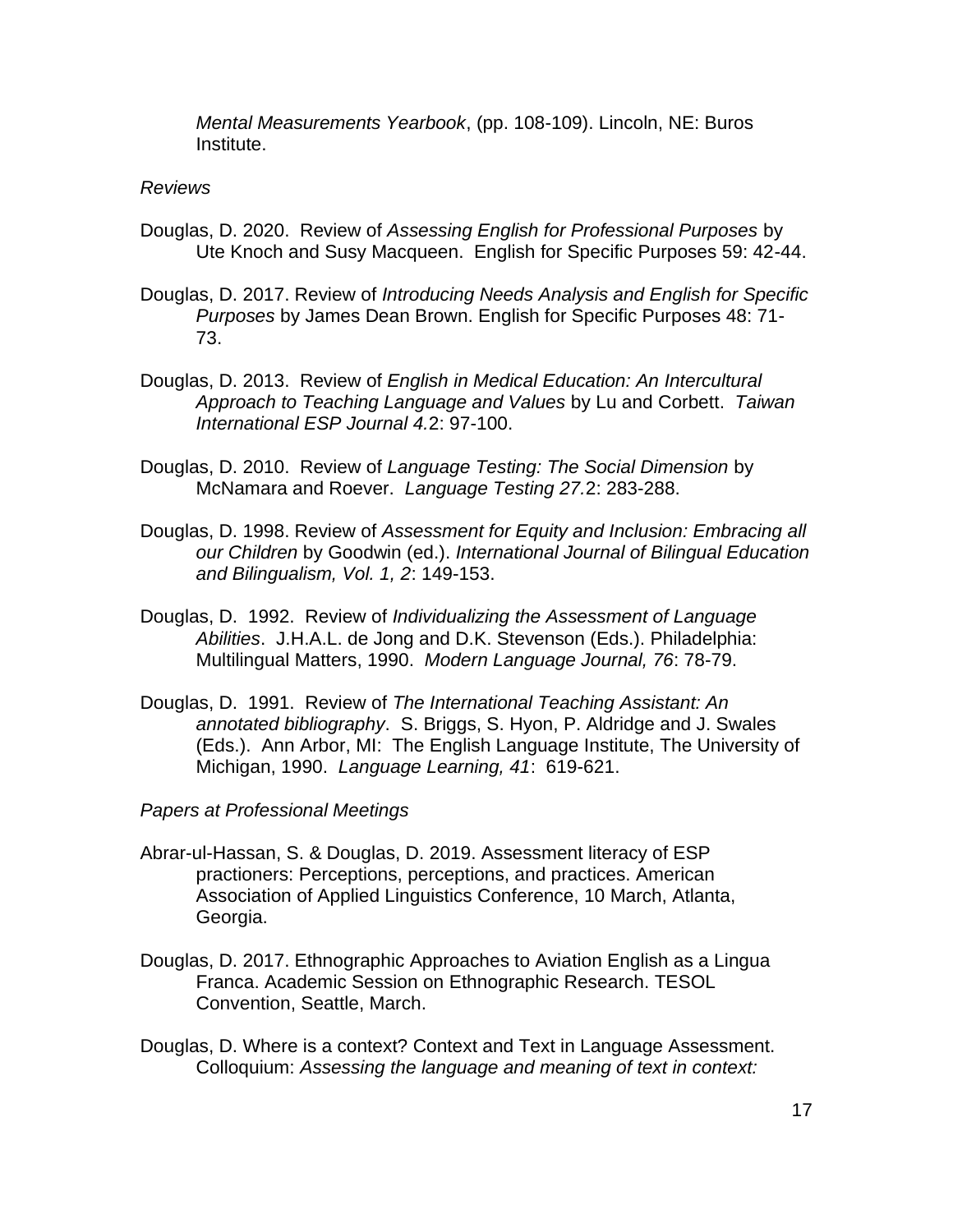*Linguistic bases for validity?* AAAL Conference, Denver, March, 2009.

- Aliye Karabulut & Dan Douglas. Micro-level impacts of foreign language examination in Turkey: A washback study. Paper presented at Midwest Association of Language Testers. Iowa City, Iowa, 20 September 2008.
- Douglas, D. The DaVinci Code: 21<sup>st</sup> Century Perspectives on the Specific Purpose Language Construct. Paper presented at British Association of Applied Linguistics Annual Conference, Edinburgh, Scotland, 6-8 September, 2007.
- Douglas, D. and Hegelheimer, V. 2006. Cognitive Processes and Use of Knowledge in Performing New TOEFL Listening Tasks, Update. Paper presented at the Language Testing Research Colloquium, Melbourne, Australia, July.
- Douglas, D. and Hegelheimer, V. 2005. Cognitive Processes and Use of Knowledge in Performing New TOEFL Listening Tasks. Paper presented at the Language Testing Research Colloquium, Ottawa, CA, July.
- Douglas, D. and Hegelheimer, V. 2005. Cognitive Processes and Use of Knowledge in Performing New TOEFL Listening Tasks. Paper presented at the International Association of Applied Linguistics conference, Milwaukee, July.
- Douglas, F. and Douglas, D. 2005. Rating ITA Performance: At the Borderline. Paper presented at the International TESOL Convention, San Antonio, 30 March.
- Douglas, D. 2004. Assessing the language of international civil aviation: Issues of validity and impact. Paper presented at the International Professional Communication Conference, IEEE Professional Communication Society, Minneapolis, MN, 30 September.
- Douglas, D. 2004. English Language Testing in the Context of Aviation English. Paper presented at the International Civil Aviation Organization Language Symposium, Montreal, CA, 1 September.
- Douglas, D. 2003. Assessing English for Civil Aviation: International Values. Midwest Association of Language Testers, Purdue University, 18 October.
- Douglas, D. 2003. English for Specific Purposes vs. English for General Purposes: What can Testing offer Teachers? Invited Keynote Lecture, Korean Association of Teachers of English Winter Conference, Seoul, 15 February.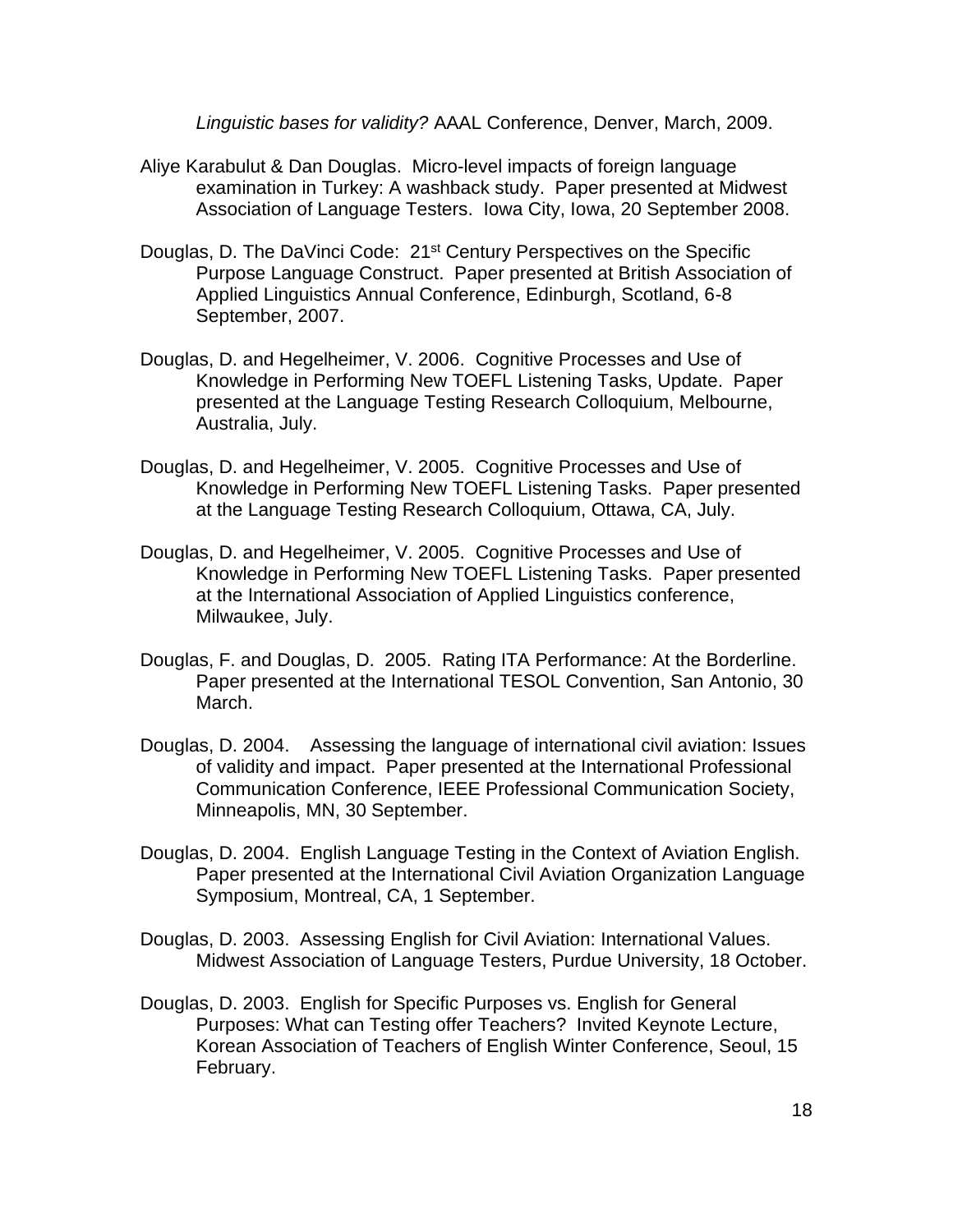- Douglas, D. 2003. English Language Testing in the Context of Aviation English. Keynote Address, International Civil Aviation English Association. Luxembourg, 5-6 September.
- Douglas, D. and Harle-Cowan, K. 2003. Indigenous assessment criteria in economics and chemistry. Paper presented at the American Association for Applied Linguistics annual conference, Washington, DC, 21-25 March.
- Douglas, D. 2003. A Blueprint for Developing ESP Courses and Tests: Putting Needs Analysis into Practice. Paper presented at Korean Association of Teachers of English Winter Conference, Seoul, 15 February.
- Douglas, D. 2002. ESP Testing: The State of the Art; But there's not really an airplane! Authenticity in ESP testing; The indigenous assessment hypothesis: Strong, weak, or null?; Developing specific purpose test specifications: Putting needs analysis into practice. Four lectures delivered as Main Speaker at the 30<sup>th</sup> Summer Seminar, Japan Association of College English Teachers, Kusatsu, Japan, 17-21 August.
- Douglas, D. 2002. Discourse domains: The cognitive context of speaking. Paper presented at the annual conference of the American Association for Applied Linguistics, 7 April.
- Douglas, D. 2001. Testing Language for Specific Purposes: The State of the Art. Invited paper at Japan Language Testing Association, Tokyo, June.
- Douglas, D. 2001. Three Problems in Testing Language for Specific Purposes: Authenticity, Specificity, and Inseparability. Plenary presentation at TESOL Arabia Conference, Dubai, March.
- Douglas, D. 2001. Deriving LSP Assessment Criteria from the Target Language Use Situation. Paper presented at TESOL Arabia Testing and Assessment Special Interest Group, Dubai, March.
- Douglas, D. and S. Nissan. 2001. Developing Listening Prototypes Using a Corpus of Spoken Academic English. Paper presented at Language Testing Research Colloquium, St. Louis, February.
- Douglas, D. 2000. From Target Language Use to ESP Tests. Invited paper presented at symposium on Rethinking ESP for the New Century, TESOL Convention, Vancouver, March.
- Douglas, D., C. Myers, V. Hegelheimer, F. Van Acker. 2000. Integrated Academic Skills for International Undergraduates: A Multi-media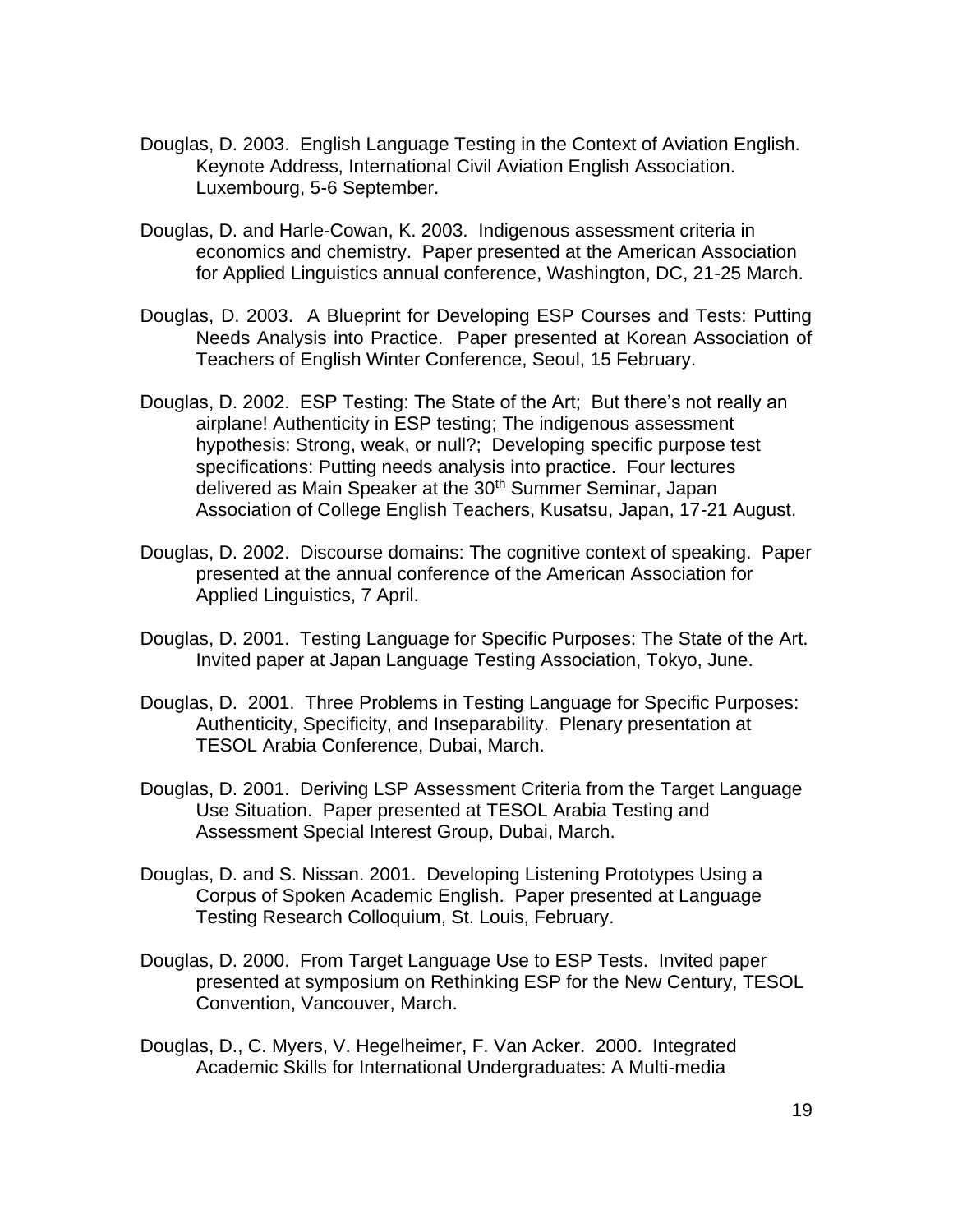Instructional and Assessment Package. Paper presented at annual conference of the American Association for Applied Linguistics, Vancouver, March.

- Douglas, D. 2000. LSP Assessment Criteria: Where do they come from? Paper presented at Second Asian Language Assessment Research Forum, Hong Kong Polytechnic University, January.
- Douglas, D. 1999. Three Problems in Testing Academic English: Authenticity, Specificity, and Inseparability. Plenary Address, Annual meeting of the Southern California Association of Language Assessment Research, University of California, Los Angeles, May.
- Douglas, D. 1999. Teaching English for Specific Purposes: A Language Performance Test of International Teaching Assistants. Annual meeting of the Southern California Association of Language Assessment Research, University of California, Los Angeles, May.
- Douglas, D. 1998. The Computer-based TOEFL. Paper presented at the National Association for Foreign Student Affairs, Region XII Conference, Honolulu, Hawaii, 11 November, 1998.
- Douglas, D. 1998. TOEFL for the New Millennium: Evolution in Language Testing. Paper presented at the Japan Association of Language Teachers annual conference, Omiya, Japan, 21 November, 1998.
- Douglas, D. 1997. Frankly, I'd just shoot her: Assessing the Communication Skills of Veterinary Students. Paper presented at the annual conference of the American Association for Applied Linguistics, Orlando, March.
- Douglas, D. 1997. Assessing the Communication Skills of Veterinary Students: Whose Criteria? Paper presented at the annual Language Testing Research Colloquium, Orlando, March.
- Douglas, D. & J. Smith. 1996. CLA-TMC-TSE-OK! Paper presented at International TESOL Convention, Academic Session on Spoken Language Evaluation in International Teaching Assistant Programs. Chicago, March.
- Douglas, D. 1995. ESP and Field Specific Testing. Paper presented at International TESOL Convention, Symposium on Screening and Placement in the Year 2000. Long Beach, March.
- Douglas, D. 1994. The Revised Test of Spoken English: Communicative Language Ability in a Teacup. International TESOL Convention, Symposium on International Teaching Assistants. Baltimore, March.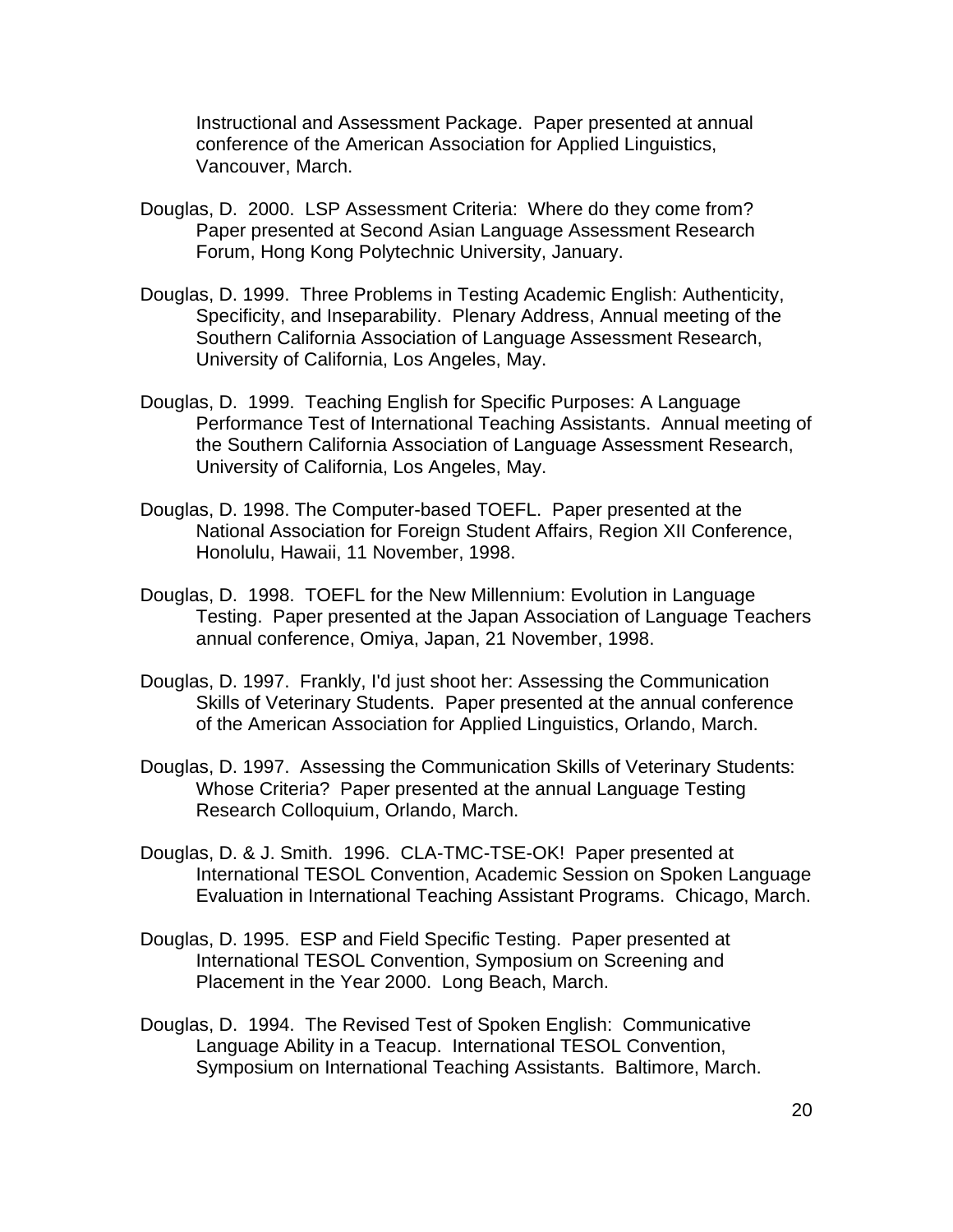- Douglas, D., Reeves, M., Schedl, M. & Smith, J. 1994. Developing a New Test: The Revised TSE. International TESOL Convention. Baltimore, March.
- Selinker, L. & Douglas, D. 1994. Interlanguage Analysis in context: A Field Manual for Context-based Classroom-centered Research. International TESOL Convention, Baltimore, March.
- Douglas, D. 1993. Quantity and quality in speaking test performance. Paper presented at American Association of Applied Linguistics, Atlanta, April.
- Douglas, D and O. Simonova. 1993. Testing spoken English ability in an agribusiness context. Paper presented at American Association of Applied Linguistics, Atlanta, April.
- Douglas, D. 1993. Vocational English as a second language in English for specific purposes. Paper presented at International TESOL Convention, Panel on Vocational English as a Second Language. Atlanta, April.
- Douglas, D. 1992. Testing methods in context-based second language research. Paper presented at American Association of Applied Linguistics, Symposium on Interfaces between second language acquisition and language testing research . Seattle, March.
- Douglas, D. and L. Selinker. 1992. CHEMSPEAK: Measuring speaking ability among international teaching assistants. Paper presented at International TESOL Convention. Vancouver, March.
- Douglas, D. and L. Selinker. 1992. CHEMSPEAK: An update. Paper presented at Language Testing Research Colloquium. Vancouver, March.
- Selinker, L. and D. Douglas. 1991. Research methodology in context based second language research II. Paper presented at Conference on Theory Construction and Methodology in Second Language Research, Michigan State University, October.
- Douglas, D. 1991. Speak and Chemspeak: Measuring the English Speaking Ability of International Teaching Assistants in Chemistry. Paper presented at Language Testing Research Colloquium. Princeton, 21-23 March, 1991.
- Douglas, D. 1990. CHEMSPEAK: A field specific test of spoken English. Paper presented at National Association of Foreign Student Affairs, West Coast Regional Conference, Anchorage, 20-21 October, 1990.

Douglas, Dan. 1989. Context in Second Language Acquisition Theory and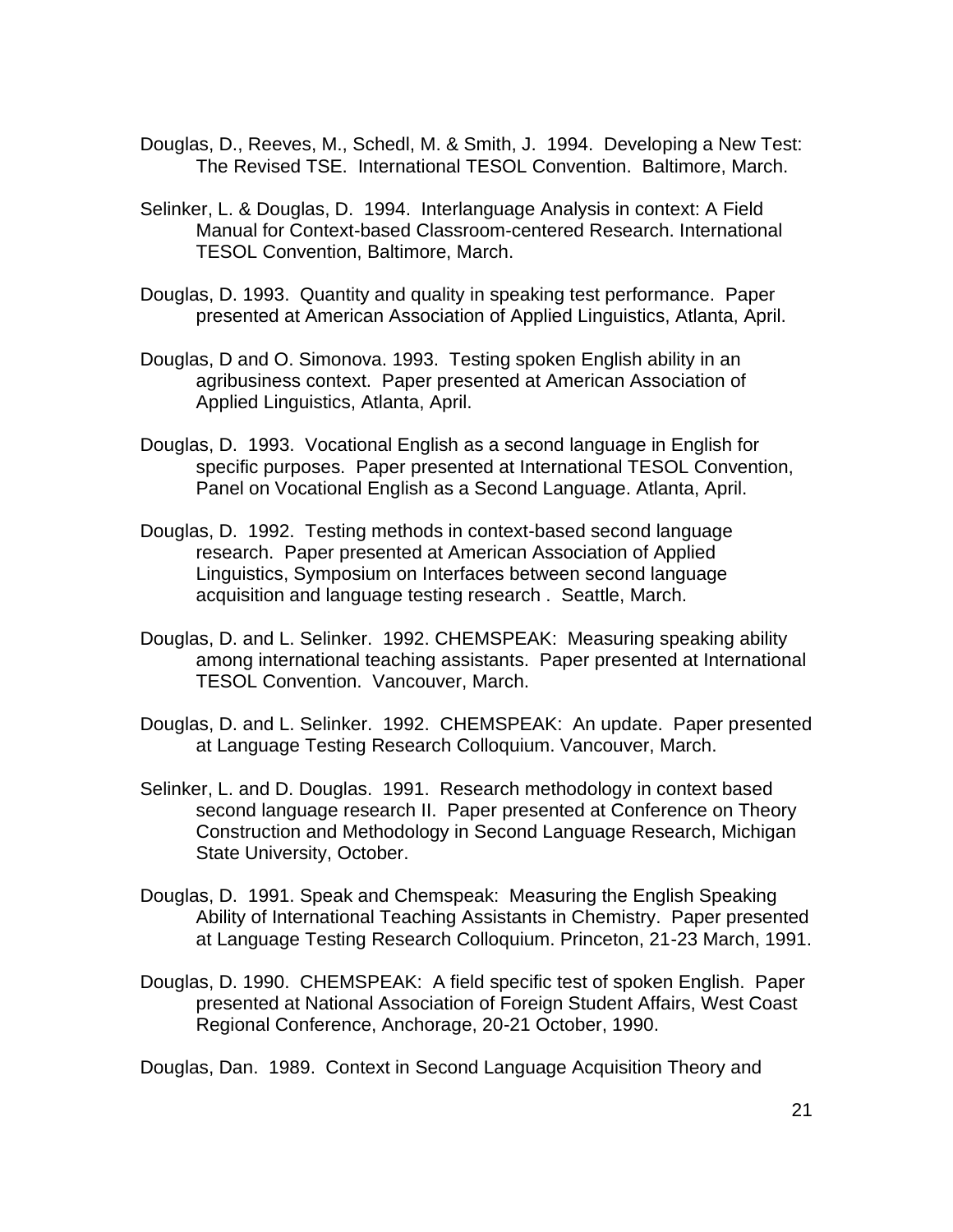Language Testing, ETS Invitational Symposium, Princeton, August 11-13. Invited paper.

- Douglas, Dan. 1989. The Notion of 'Motivation' in Training Materials for International Teaching Assistants. Paper presented at International Teachers of English to Speakers of Other Languages Convention, San Antonio, 4-6 March.
- Fagundes, Rosa and Dan Douglas. 1989. Strategic Competence and the SPEAK Test: An Exploration of Construct Validity. Paper presented at Language Testing Research Colloquium, San Antonio.
- Douglas, Dan and Cindy Myers. 1988. The Effect of Communication Strategies on Undergraduates' Comprehension of International Teaching Assistants. Paper presented at Conference of National Association of Foreign Students Affairs, Washington, DC, May.
- Douglas, Dan and Larry Selinker. 1988. The Notion of Internal Context in Language Testing Theory. Paper presented at The 7th Language Testing Symposium, Academic Committee for Research on Language Testing, Israel, May. Invited paper.
- Douglas, Dan and Cindy Myers. 1988. TAs on TV: Demonstrating communication strategies for international teaching assistants. Paper presented at Symposium of the Training of International Teaching Assistants, University of Pennsylvania, April.
- Douglas, Dan and Spencer Swinton. 1988. A Study of Validity Characteristics of the SPEAK Test. Paper presented at Tenth Annual Language Testing Research Colloquium, University of Illinois at Urbana-Champaign, March.
- Douglas, Dan and Larry Selinker. 1987. U.S. vs. Foreign Teaching Assistants: Markedness in Discourse Domains. Paper presented at 1987 TESOL Convention, Miami, April 21-24. Also presented at 8th World Congress of Applied Linguistics, University of Sydney, Australia, 16-21 August, 1987.
- Selinker, Larry and Dan Douglas. 1987. Integrating Interlanguage Use, Development, and Fossilization with Context. Second Language Research Forum, UCLA.
- Douglas, Dan and Larry Selinker. 1986. The Interlanguage of Three Teaching Assistants: Two Domains. Paper presented at TESOL Convention, Anaheim, California.

Selinker, Larry and Dan Douglas. 1986. Longitudinal variation in interlanguage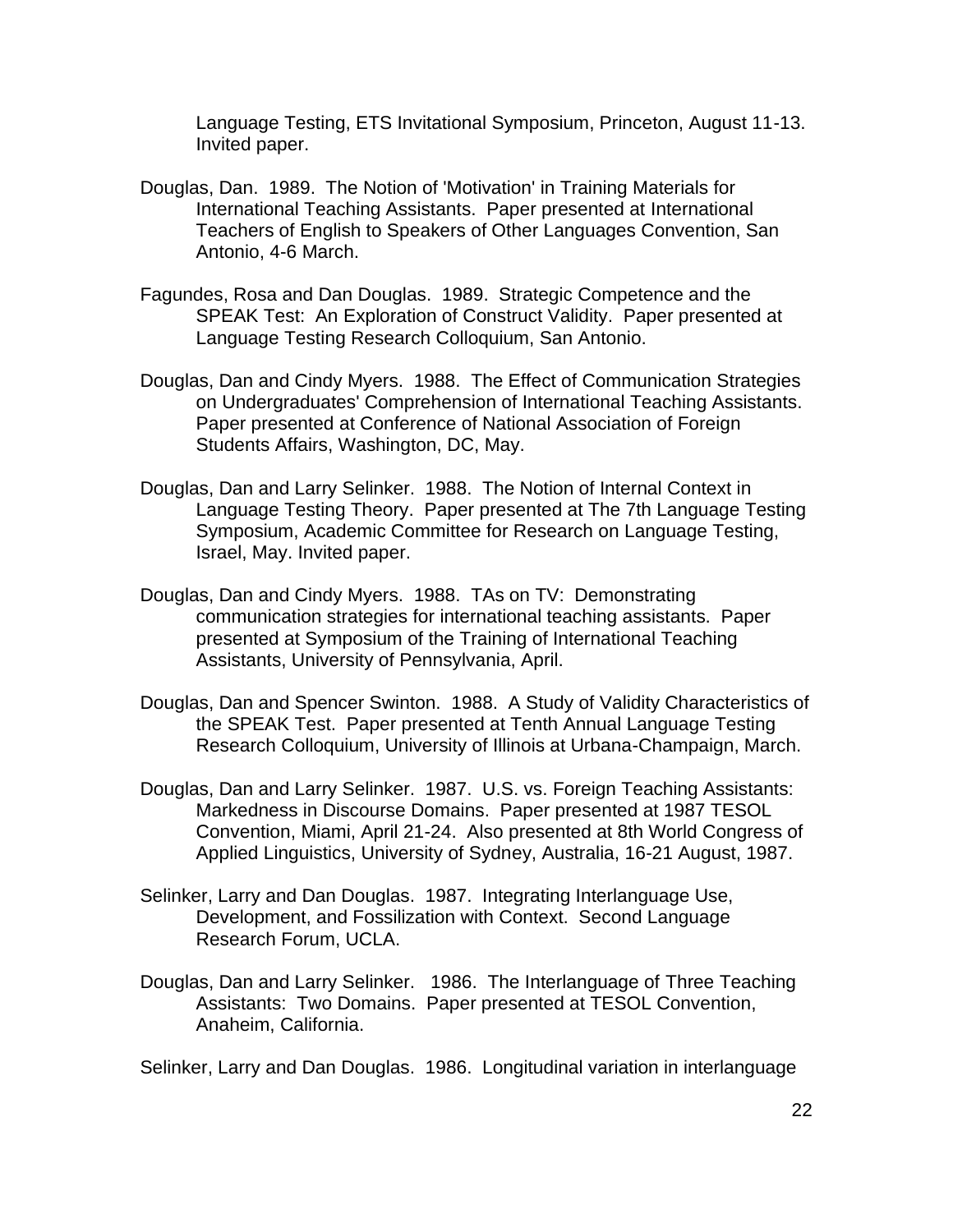in two discourse domains. Paper presented at Eastern States Conference on Linguistics, Carnegie-Mellon University.

- Douglas, Dan. 1985. The evaluation of EFL programs overseas. Paper presented at TESOL Convention, New York City. Invited paper.
- Douglas, Dan and Larry Selinker. 1985. The problem of comparing discourse domains in interlanguage studies. Paper presented at the Second Language Research Forum, Los Angeles, February.
- Douglas, Dan. 1985. A testing and remedial program for foreign teaching assistants: building on the past. Paper presented, NAFSA Conference, Baltimore.
- Douglas, Dan. 1984. Communicative competence and tests of oral proficiency. Paper presented at Second TOEFL Invitational Conference, Princeton. Invited paper.
- Douglas, Dan, Ruth Ray and Susan Webb. 1984. Foreign student writing in ESL and 'freshman composition': what's the difference? Paper presented at NAFSA Convention, Snowmass, Colorado.
- Selinker, Larry and Dan Douglas. 1984. Problems with 'context' in Interlanguage Studies. Paper presented at Interlanguage Seminar in honour of S. P. Corder, Edinburgh University, Invited paper.
- Douglas, Dan. 1983. Standardized Testing, Department of Language Studies. Paper presented at American Graduate School of International Management, Phoenix. Invited paper.
- Douglas, Dan. 1983. The construct and concurrent validity of a new test of listening performance. Paper presented at Language Testing Research Colloquium, University of Ottawa.
- Douglas, Dan. 1983. English language proficiency: talking about the tests. Paper presented at NAFSA Convention, Cincinnati. Invited paper.
- Douglas, Dan and Catherine Pettinari. 1983. Psychiatric interview training modules: a program in language and culture for foreign medical graduates. Paper presented at TESOL Convention, Toronto.
- Selinker, Larry and Dan Douglas. 1982. Acquisition in a specific-purpose context. Paper presented at Annual Linguistics Symposium, University of Wisconsin, Milwaukee. Invited paper.